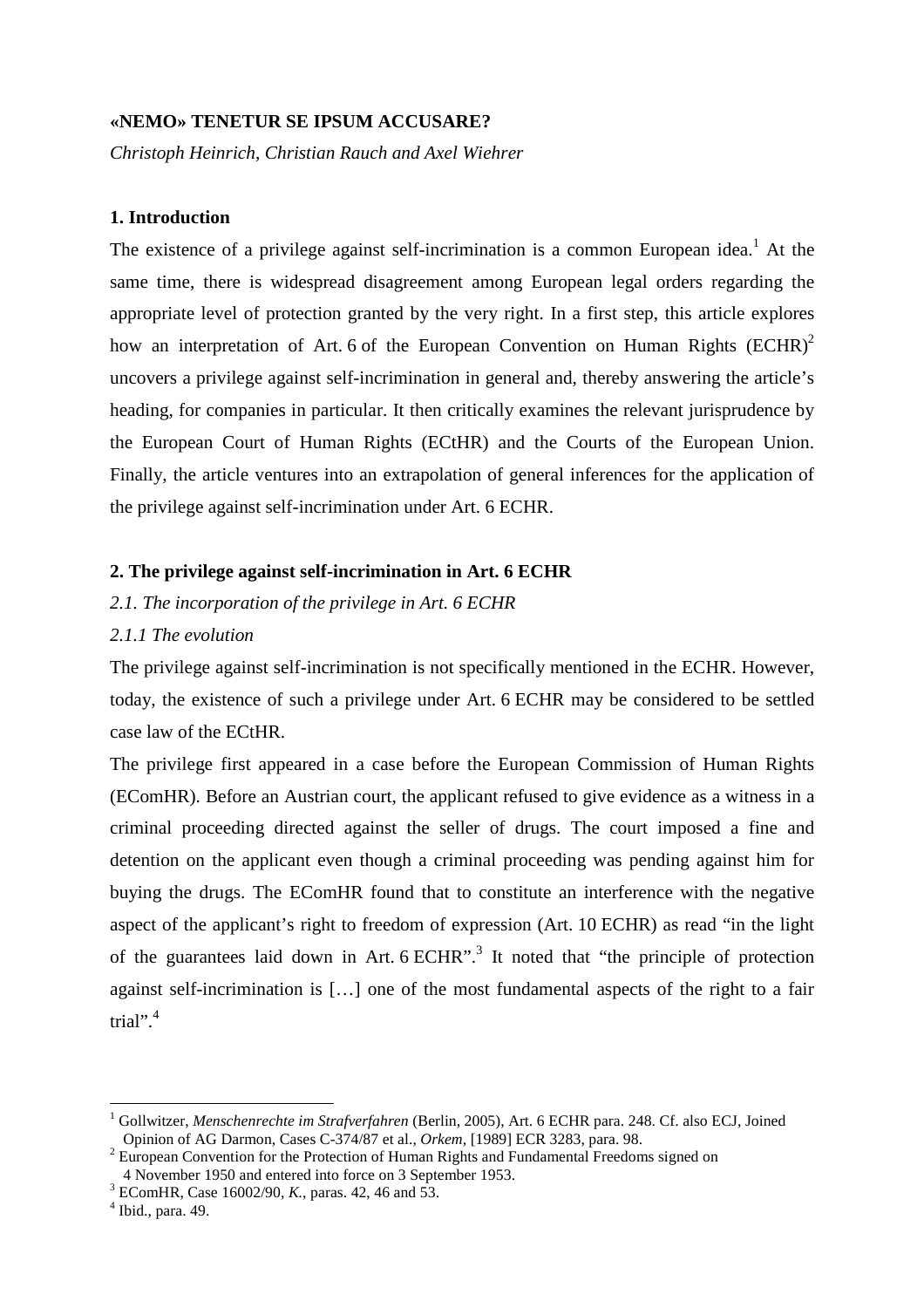An implied privilege against self-incrimination under Art. 6 ECHR was first recognized by the ECtHR in its *Funke* judgment.<sup>5</sup> The judgment, however, didn't contain any reasoning on the justification for recognizing a privilege against self-incrimination. Such reasoning was first provided by the Court in its *John Murray* judgment:

"[…] the right to remain silent under police questioning and the privilege against self-incrimination are generally recognised international standards which lie at the heart of the notion of a fair procedure under Art. 6. By providing the accused with protection against improper compulsion by the authorities these immunities contribute to avoiding miscarriages of justice and to securing the aims of Art. 6<sup>"6</sup>

The Court confirmed and elaborated its jurisprudence in *Saunders*. It considered the privilege against self-incrimination to be "a constituent element" of "the basic principles of a fair procedure inherent in Art.  $6(1)$  ECHR"<sup>7</sup>. Furthermore, it stated that "the right is closely linked to the presumption of innocence contained in Art.  $6(2)$  ECHR<sup>38</sup>.

# *2.1.2 The method of interpretation used by the ECtHR*

The ECtHR supports it finding that Art. 6 ECHR contains a privilege against selfincrimination by a variety of interpretational methods.

First, it uses a comparative approach by citing "generally recognised international standards". While the Court misses to explain the source of these standards, it is easy to imagine that the Court is particularly referring to Art. 14(3)(g) of the International Covenant on Civil and Political Rights (ICCPR).<sup>9</sup> According to this provision, everyone charged in a criminal procedure is entitled "not to be compelled to testify against himself or to confess guilt". Another international legal instrument with such a guarantee is Art. 55(1)(a) Rome Statute of the International Criminal Court, but has been adopted after the ECtHR's *John Murray* and *Saunders* judgments.<sup>10</sup>

Above all, the Court combines elements of contextualist and teleological interpretation. The importance given to the context of Art. 6(1) ECHR is demonstrated by the mentioning of the close link to Art. 6(2) ECHR. Furthermore, one might consider the reference to the "heart of the notion of a fair procedure" as contextual; however, it is ultimately teleological: If one accepts that the privilege against self-incrimination lies at the heart of a fair procedure, it does

<sup>5</sup> ECtHR, Case 10828/84, *Funke*, para. 44.

<sup>6</sup> ECtHR, Case 18731/91, *John Murray*, para. 45; confirmed in Case 19187/91, *Saunders*, para. 68.

<sup>7</sup> ECtHR, Case 19187/91, *Saunders*, paras. 68 et seq., 71 and 74.

<sup>8</sup> ECtHR, Case 19187/91, *Saunders*, para. 68; confirmed in Case 34720/97, *Heaney and McGuiness*, para. 59.

<sup>&</sup>lt;sup>9</sup> International Covenant on Civil and Political Rights adopted by the General Assembly of the United Nations on 19 December 1966 and entered into force on 23 March 1976.

<sup>&</sup>lt;sup>10</sup> The Rome Statute of the International Criminal Court has been signed on 17 July 1998 and entered into force on 1 July 2002. Art. 55(1)(a) reads: "In respect of an investigation under this Statute, a person [s]hall not be compelled to incriminate himself or herself or to confess guilt".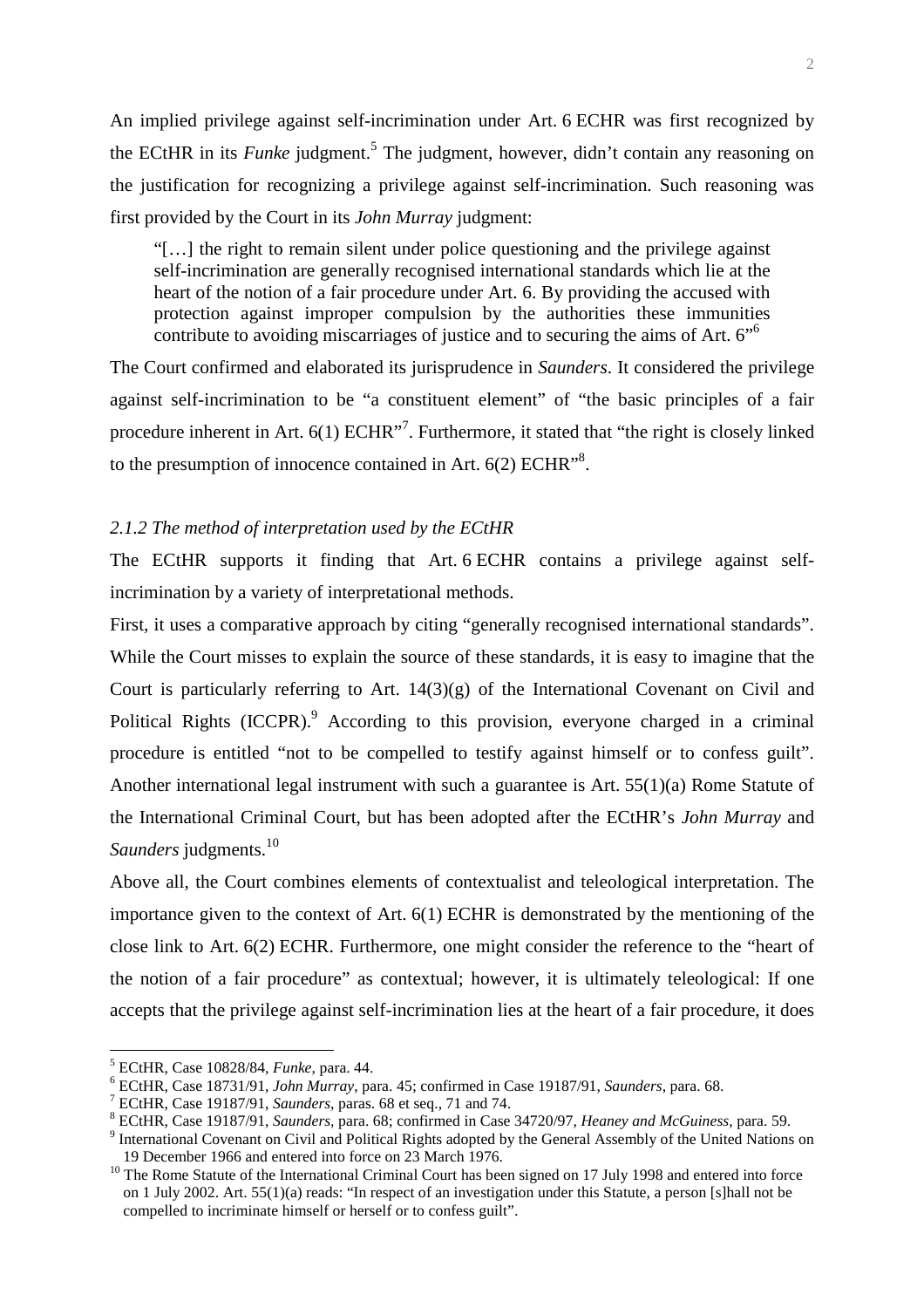so because the concept of fair trial in criminal procedures aims at safeguarding the rights of the accused and the privilege against self-incrimination is central to implement the purposed protection. The teleological approach is even clearer contained in the expression "to securing the aims".

There is room for criticism as to the Court's reasoning: Even if one attaches great importance to a privilege against self-incrimination, its categorizations as being "a constituent element" of "the basic principles" and lying "at the heart of the notion of fair trial" exaggerate and seem to avoid a more thorough discussion by using strong words.<sup>11</sup> Basically, the Court anticipates its, correct, result that the privilege against self-incrimination is implicitly contained in Art. 6 ECHR and paraphrases the term "implicit" by metaphors. The reference to the avoidance of miscarriages of justice is correct but excessive, too. Is this purpose really one of the predominant in Art. 6 ECHR? In this context, it refers to the danger of confessions by innocent suspects which is a rather antiquated rationale for a privilege against selfincrimination, rooted in the abolition of middle-age practices to determine the question of guilt.

# *2.1.3 The incorporation in Art. 6(1) ECHR*

The fact that the EComHR originally incorporated the privilege against self-incrimination in Art. 10 ECHR may be explained by the special circumstances of the case, rooted in the position of the applicant as a witness.<sup>12</sup> The Commission examined if the fine imposed on the applicant was penal in character, answered in the negative and thus hold that Art. 6(1) ECHR did not apply.<sup>13</sup> In doing so, the Commission did not sufficiently consider the fact that the applicant faced a criminal charge in a parallel proceeding. As a result, the Commission wrongly denied the applicability of Art. 6(1) ECHR. The Commission's assessment has been implicitly overruled in the ECtHR's *Serves* judgment<sup>14</sup> dealing with a similar case involving parallel proceedings.

The ECtHR deduces the privilege against self-incrimination from Art. 6(1) ECHR. This is consistent with the Court's view that Art. 6(2) and Art. 6(3) ECHR (merely) "represent specific applications of the general principle" of a fair trial in criminal proceedings stated in

<sup>&</sup>lt;sup>11</sup> Cf. the criticism by ECtHR, Dissenting Opinion of Judge Martens, Case 19187/91, *Saunders*, para. 7.

<sup>&</sup>lt;sup>12</sup> See *supra* p. 1 and EComHR, Case 16002/90, *K.*, paras. 19 et seqq.

<sup>13</sup> EComHR, Case 16002/90, *K.*, paras. 38 et seqq.

<sup>14</sup> ECtHR, Case 20225/92, *Serves*, para. 55.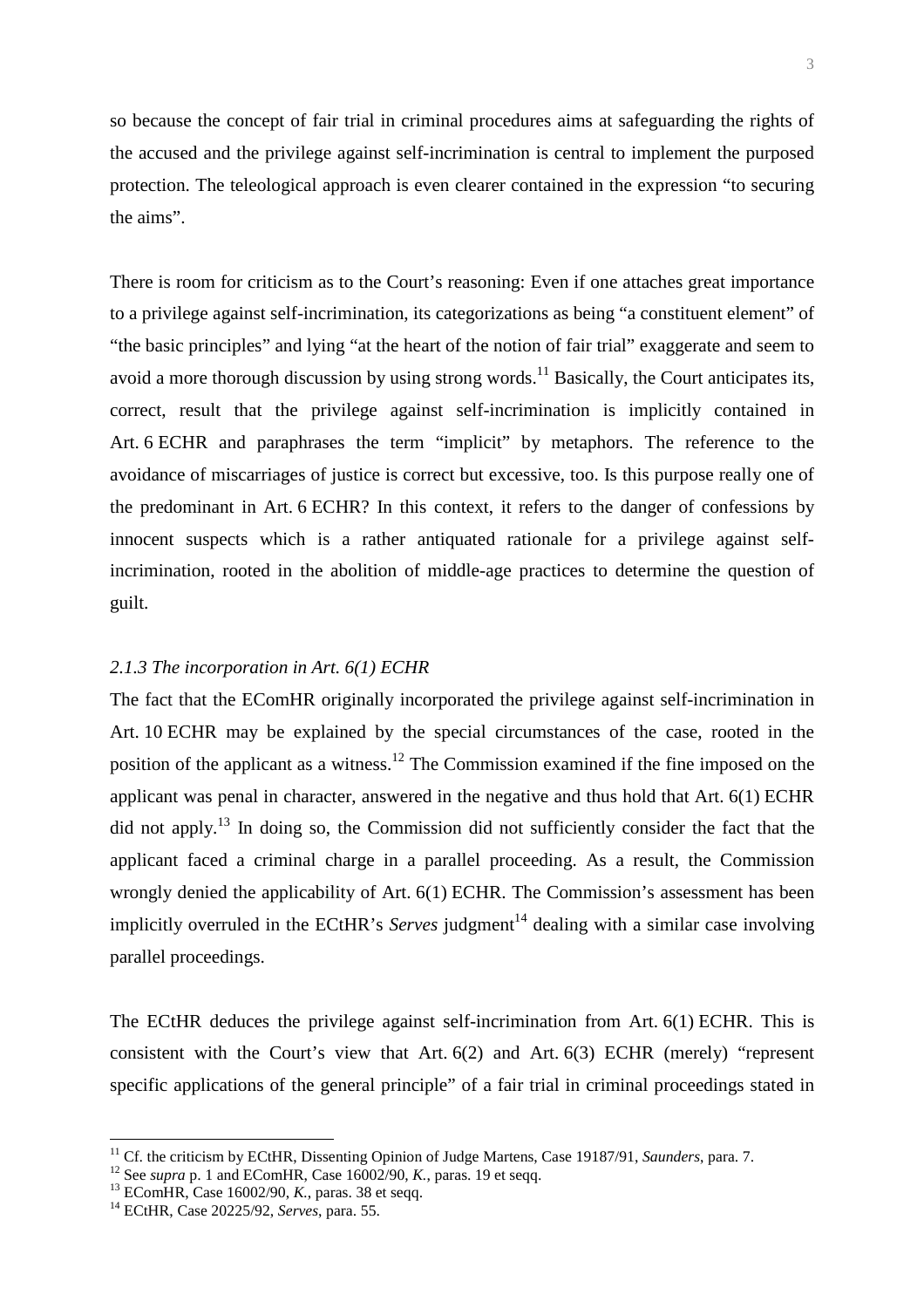Art.  $6(1)$  ECHR.<sup>15</sup> Therefore, any right under Art. 6 ECHR ultimately derives from Art. 6(1) ECHR.

Against this background, an artificial extensive reading of Art. 6(2) ECHR to include the privilege against self-incrimination therein is superfluous. While the privilege is not congruent to the presumption of innocence, the ECtHR is correct in noting the close link between the privilege against self-incrimination and the presumption of innocence under Art.  $6(2)$  ECHR.<sup>16</sup> It is shown in cases in which a trial court is drawing inferences from the refusal of an accused person to provide an explanation for his behaviour without having established sufficient proof independent of the will of the accused. Such a situation occurs if the court relies on an unjustified rebuttable presumption of law or fact.<sup>17</sup> Then the burden of proof is shifted from the prosecution to the accused. Thus, the presumption of innocence is infringed. Coincidentally, the accused *de facto* has little choice but to explain himself, thereby trying to rebut the presumption used by the trial court. His option to remain silent is still existent, but the corresponding defence strategy has been deprived of any reasonable chance of success. Consequently, the right of the accused to remain silent is completely undermined, hence infringed.

In other cases, the privilege against self-incrimination may also coincide with the rights of the defence under Art.  $6(3)$  ECHR.<sup>18</sup>

# *2.2 The rationale of a privilege against self-incrimination*

The existence of a privilege against self-incrimination is not self-evident. It is *Justitia*'s unbeloved but unrenounceable child.

Unbeloved, as its negligence would sharpen its mother's sword. The rich international case law on (infringements of) the privilege against self-incrimination can only be explained by a widespread impression among legislators, prosecutors and courts that providing for a privilege against self-incrimination would pose a hindrance to the "effectiveness" of criminal prosecution.

Unrenounceable, well, if the main purpose of legal essays was the embellishing of allegories, one would refer to the scales in *Justitia*'s other hand. Indeed, one of two lines of argument in justification of the privilege against self-incrimination roots in the rule of law (i. e. one of the meanings given to *Justitia*'s scales). This approach considers the privilege against self-

<sup>15</sup> ECtHR, Case 6903/75, *Deweer*, para. 56.

<sup>16</sup> See the references cited *supra* note 8.

<sup>17</sup> Cf. in particular ECtHR, Case 18731/91, *John Murray*, para. 54 (no violation of Art. 6 ECHR because of sufficient proof); Case 34720/97, *Heaney and McGuiness*, para. 59.

<sup>18</sup> Cf. e. g. ECtHR, Grand Chamber, Case 22978/05, *Gäfgen*, para. 169.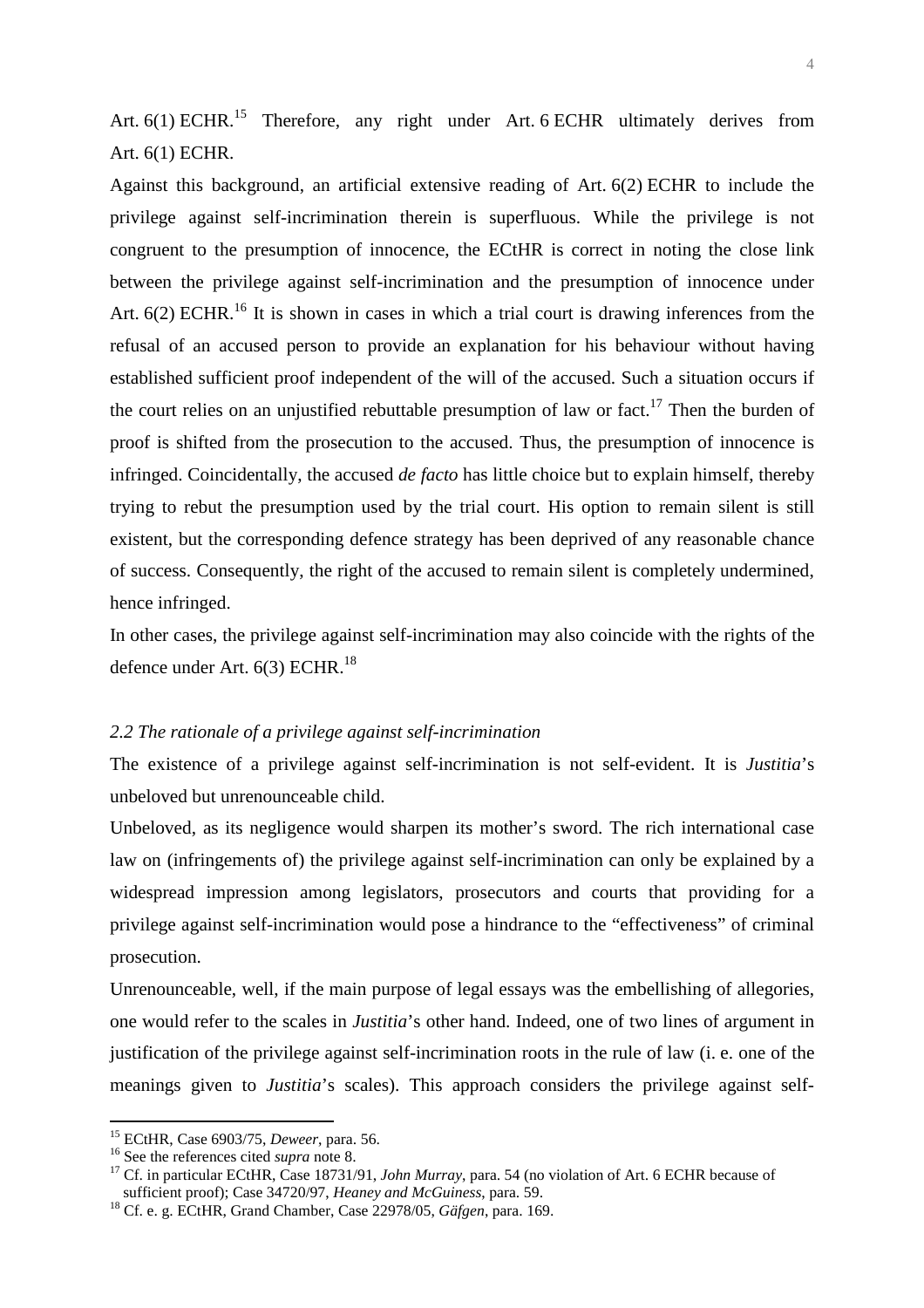incrimination to express a state's basic attitude in favour of the rule of law ("Ausdruck einer rechtsstaatlichen Grundhaltung").<sup>19</sup> The rule of law, in turn, while not mentioned explicitly in the ECHR, has been accepted by the ECtHR as a general principle immanent to the ECHR.<sup>20</sup> The perspective of this concept is not the individual, but the general interest: The democratic state self-restraints the exercise of its monopoly of power. The state resists to the temptation of using its power to force individuals to testify against them. In this regard, the privilege against self-incrimination may be considered an element of equality of  $\text{arms}^{21}$ .

The second line of argument is centred on the autonomy and dignity of the individual confronted with coercion. The autonomy and dignity are disregarded as the individual is instrumentalised against itself. The starting point of this approach is the observation of a trilemma: "Legal obligations to give information can put the obliged person in a conflict situation by having to choose to either accuse oneself of a criminal offense or to commit a new criminal offense by giving false testimony or to be exposed to measures of coercion because of one's silence."<sup>22</sup>

The first and the second line of argument are interwoven: The democratic state refrains from an unlimited exercise of power because it respects the dignity of the individual. Consequently, the lines of argument do not contradict but complement one another. Aside from these both, there is no lack of approaches to explain the privilege against self-incrimination.<sup>23</sup> Yet most of them have to resort indirectly to one of the above mentioned lines of argument. For example, the concept of presumption of innocence cannot be invoked in favour of a privilege against self-incrimination without, in turn, having identified the purposes underlying the presumption of innocence.

# **3. The application of the ECHR to legal persons**

#### *3.1 The application of the ECHR to legal persons in general*

The ECHR – a European Convention on Corporate Rights? The title and the genesis of the ECHR leave little doubt that it has been primarily designed as a legal instrument to protect the

 $19$  German Federal Supreme Court, e. g. Case 2 BvR 326/92, (1996) NStZ 555.

<sup>20</sup> ECtHR, Case 4451/70, *Golder*, para. 34.

<sup>&</sup>lt;sup>21</sup> The concept of equality of arms has been recognized by the ECtHR, see e. g. the references cited *infra* note 36.

<sup>&</sup>lt;sup>22</sup> German Federal Supreme Court, Case 1 BvR 116/77, (1981) NJW 1431. Cf. also MacCulloch, "The privilege against self-incrimination in competition investigations: theoretical foundations and practical implications", 26 Legal Stud. (2006), 211, at 217; Redmayne, "Rethinking the privilege against self-incrimination", 27 Oxford J. Legal Stud. (2007), 209, at 221 et seqq.

<sup>&</sup>lt;sup>23</sup> Cf. e. g. Dennis, "Instrumental Protection, Human Right or Functional Necessity? Reassessing the Privilege against self-incrimination", 54 CLJ (1995), 342 at 348 et seqq.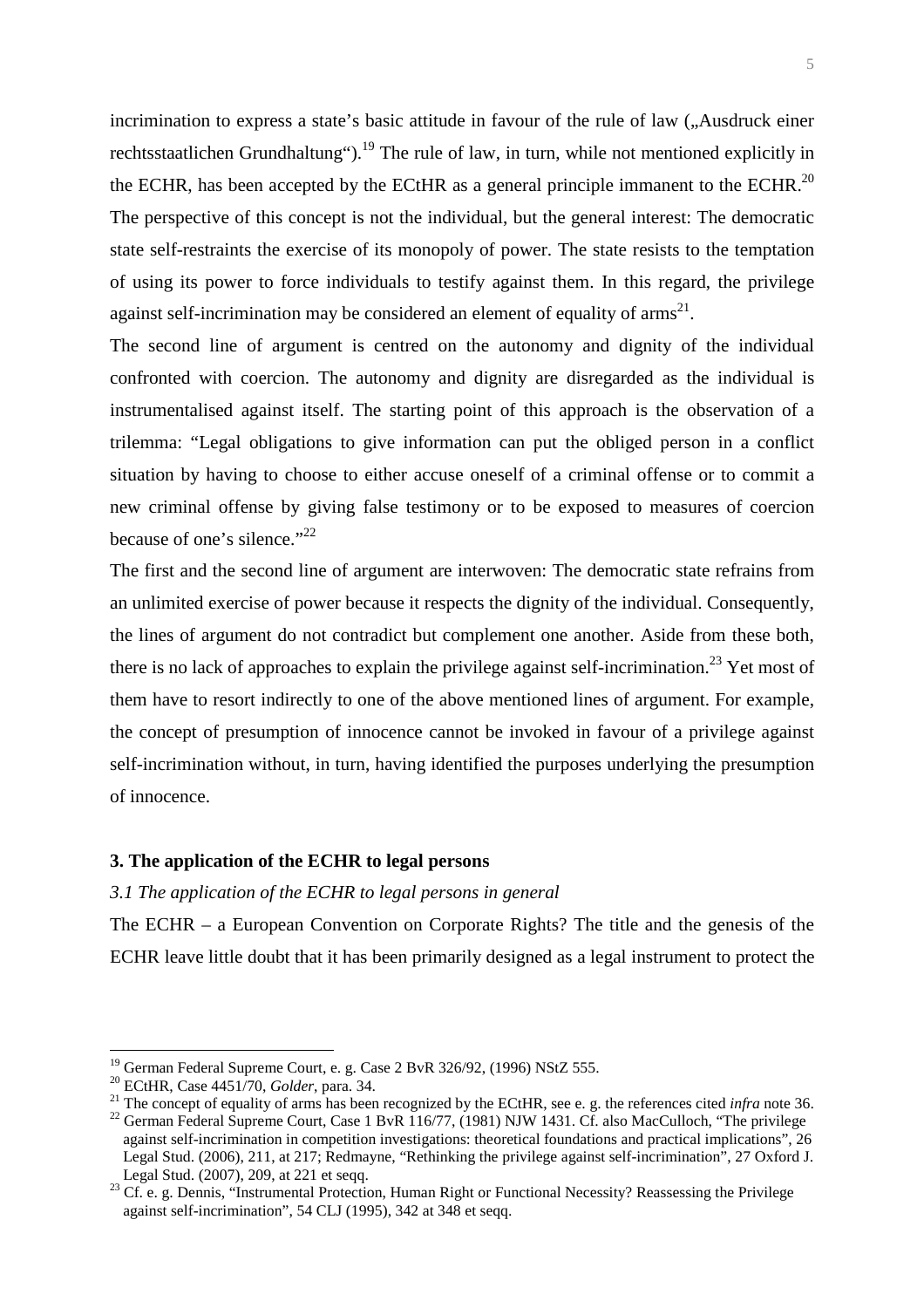human rights of natural persons. Thus, the ECHR itself does not explicitly stipulate its application to legal persons $^{24}$ .

However, the fact that at least some kind of protection is granted to individuals who are not natural persons in *stricto sensu* is suggested by the wording of Art. 34 ECHR ("The Court may receive applications from any person, non-governmental organization or group of individuals…"). Furthermore, the terms of the ECHR have to be interpreted in their context. According to Art. 31(2)(b) Vienna Convention on the Law of Treaties (VCLT)<sup>25</sup> the context of the ECHR as an international treaty is comprised *inter alia* by a legal instrument such as Prot. 1 to the ECHR which was made by most of the Contracting Parties in connection with the conclusion of the ECHR and accepted by the other parties as an instrument related to the ECHR.<sup>26</sup> Art. 1(1) Prot. 1 to the ECHR explicitly entitles "every legal person" "to the peaceful enjoyment of his possessions". On the other hand, the thought of legal persons having a right to found a family under Art. 12 ECHR is plainly ridiculous.

How may these aspects be reconciled? The general accepted criterion is that rights apply to legal persons to the extent that the nature of the rights permits.<sup>27</sup> Consequently, when assessing its application to legal persons, every provision of the ECHR has to be examined individually. Rights that don't apply to legal persons by their very nature are e. g. Art. 2, 3, 5 and 12 ECHR and Art. 1 Prot. 6 to the ECHR. Conversely, Art. 8, 10 and 13 ECHR apply to legal persons; $^{28}$  Art. 9 and Art. 11 ECHR at least to some.  $^{29}$ 

The ECtHR normally doesn't provide any particular reasoning on the applicability of a provision to legal persons. However, the Court deemed it necessary to address if companies may be awarded non pecuniary damages under Art. 41 ECHR; they may as the "Convention must be interpreted and applied in such a way as to guarantee rights that are practical and

<sup>&</sup>lt;sup>24</sup> The notion "legal person" may be used in national laws for a large variety of collectives, sometimes even including churches or public authorities. Unless otherwise stated, this article, however, uses the term for nongovernmental, incorporated organizations of private law with the intention of making profit. However, some of the problems described hereafter may also arise to professionals operating unincorporated businesses.

<sup>&</sup>lt;sup>25</sup> Vienna Convention on the Law of Treaties adopted on 22 May 1969 and entered into force on 27 January 1980.

<sup>&</sup>lt;sup>26</sup> Switzerland and Monaco have signed, but have not ratified Prot. 1 to the ECHR, hence Art. 31(2)(b) VCLT applies and Art. 31(2)(a) VCLT doesn't.

<sup>27</sup> Cf. e. g. Grabenwarter, *Europäische Menschenrechtskonvention*, 4th ed. (München, 2009), pp. 51 and 103.

<sup>28</sup> As to Art. 8 cf. ECtHR, Case 37971/97, *Colas Est,* paras. 40 et seqq.; as to Art. 10 cf. e. g. Case 6538/74, *The Sunday Times*, paras. 45 and 68; Case 10890/84, *Groppera Radio*, paras. 48 et seqq. and 55; as to Art. 13 cf. e. g. Case 28537/02, *Iza*, paras. 48 et seq.; Case 2507/03, *Amat-G*, paras. 53 et seq.

<sup>29</sup> Art. 9 to churches on behalf of their adherents cf. e. g. ECtHR, Case 27417/95, *Cha'are Shalom Ve Tsedek*, paras. 72 and 74; Case 45701/99, *Metropolitan Church of Bessarabia*, paras. 101 et seqq. and 130; Art. 11 to parties, labour unions, churches and advocacy groups, cf. e. g. Case 23885/94, *Freedom and Democracy Party (ÖZDEP)*, paras. 27 and 48, Case 4464/70, *National Union of Belgian Police*, para. 38, Case 18147/02, *Church of Scientology Moscow*, paras. 76 et seqq. and 98, EComHR, Case 8440/78, *Christians against Racism and Fascism*, p. 148.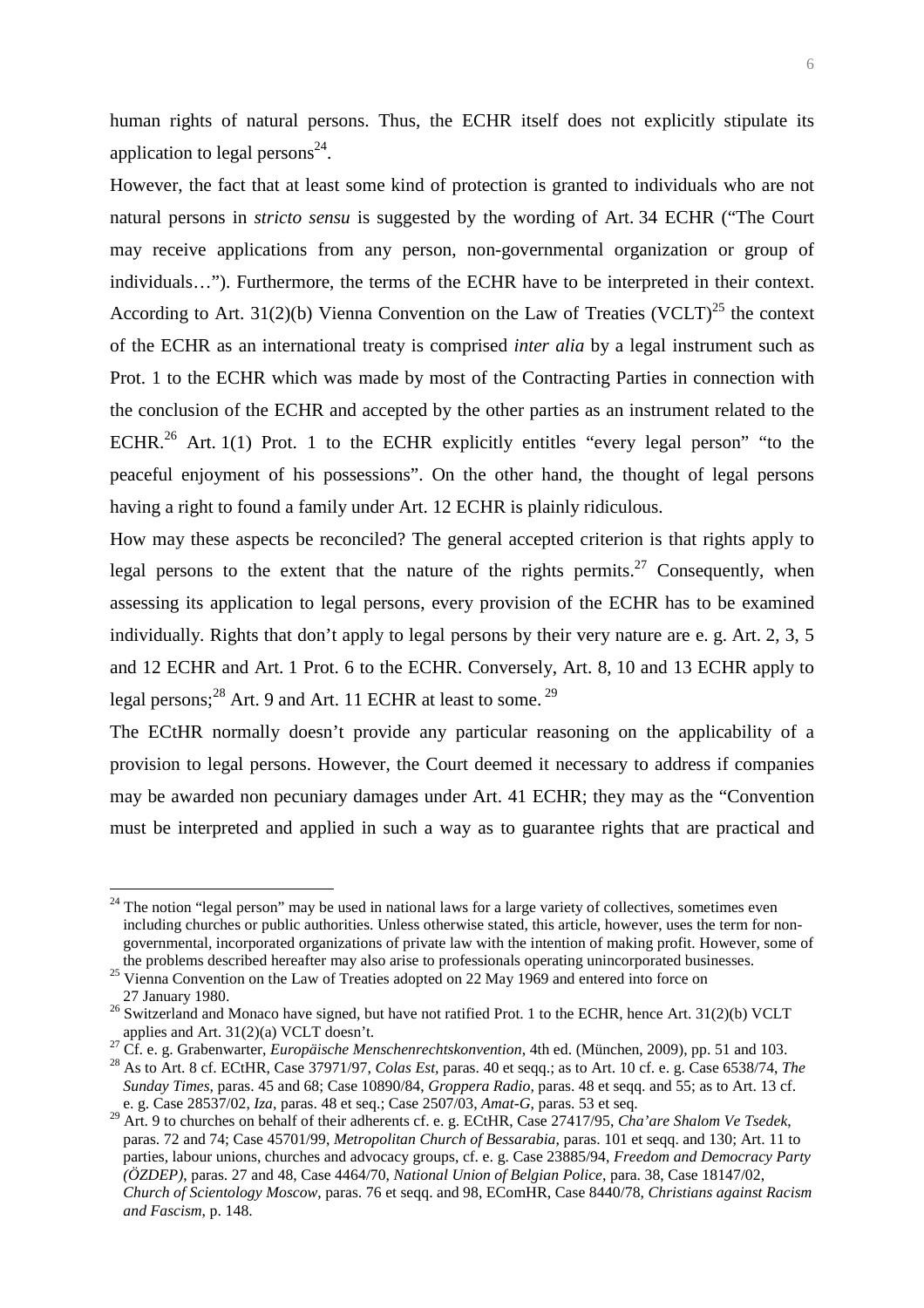effective".<sup>30</sup> Another case of the ECtHR including particular reasoning on the application to legal persons is *Colas Est<sup>31</sup>*. The applicant company contested the lawfulness under Art. 8 ECHR of searches and seizures carried out in its business premises. The Court explicitly observed that its past case law had dealt with natural persons only and held a violation of Art. 8 ECHR only after having interpreted the term "home" extensively.<sup>32</sup>

# *3.2 The application of Art. 6 ECHR to legal persons*

The ECtHR has hold violations of legal persons' rights under Art. 6(1) ECHR in cases concerning

- the right to a court,  $33$
- the right to an independent and impartial tribunal,  $34$
- the right to a public oral hearing,  $35$
- the principle of equality of arms,  $36$
- the principle of legal certainty<sup>37</sup> and
- the length of proceedings.  $38$

In sum, one can hardly imagine an aspect of the protection granted by Art. 6(1) ECHR which might not apply to legal persons. Regarding the presumption of innocence enshrined in Art. 6(2) ECHR, the Court has already implicitly acknowledged its application to legal persons. 39

# *3.3 The case of the privilege against self-incrimination*

# *3.3.1 The need for interpretation in general*

The ECtHR has never ruled on the application of the privilege against self-incrimination to a legal person. However, taking the above mentioned case law into account, the assumption that the ECtHR would hold its application when confronted with a pertinent case seems to be

<sup>30</sup> ECtHR, Case 35382/97, *Comingersoll*, paras. 31 et seqq.

<sup>31</sup> ECtHR, Case 37971/97, *Colas Est*.

<sup>32</sup> Ibid.*,* paras. 40 et seqq.

<sup>33</sup> E. g. ECtHR, Case 22774/93, *Immobiliare Saffi*, para. 74; Joined Cases 21319/93 et al., *National & Provincial Building Society*, paras. 97 et seqq.

<sup>34</sup> E. g. ECtHR, Case 77562/01*, San Leonard Band Club*, paras. 48 and 65 et seq.; Case 16695/04, *Gazeta Ukraina-Tsentr*, paras. 34 et seq.

<sup>35</sup> ECtHR, Case 10523/02, *Coorplan-Jenni*, paras. 63 et seqq.

<sup>36</sup> E. g. ECtHR, Case 3052/04, *Dacia*, paras. 50 and 77 et seq.; Case 36942/05, *European University Press*, paras. 26 et seqq.

<sup>37</sup> E. g. ECtHR, Case 3052/04, *Dacia*, paras. 50 and 77 et seq.; Case 39815/07, *Baroul Partner-A*, paras. 41 and 51.

<sup>38</sup> E. g. ECtHR, Case 35382/97, *Comingersoll*, para. 25; Case 46300/99, *Marpa Zeeland,* para. 64.

<sup>&</sup>lt;sup>39</sup> ECtHR, Case 36985/97, *Västberga Taxi Aktiebolag*, para. 122 ("the applicants' right to be presumed innocent has not been violated").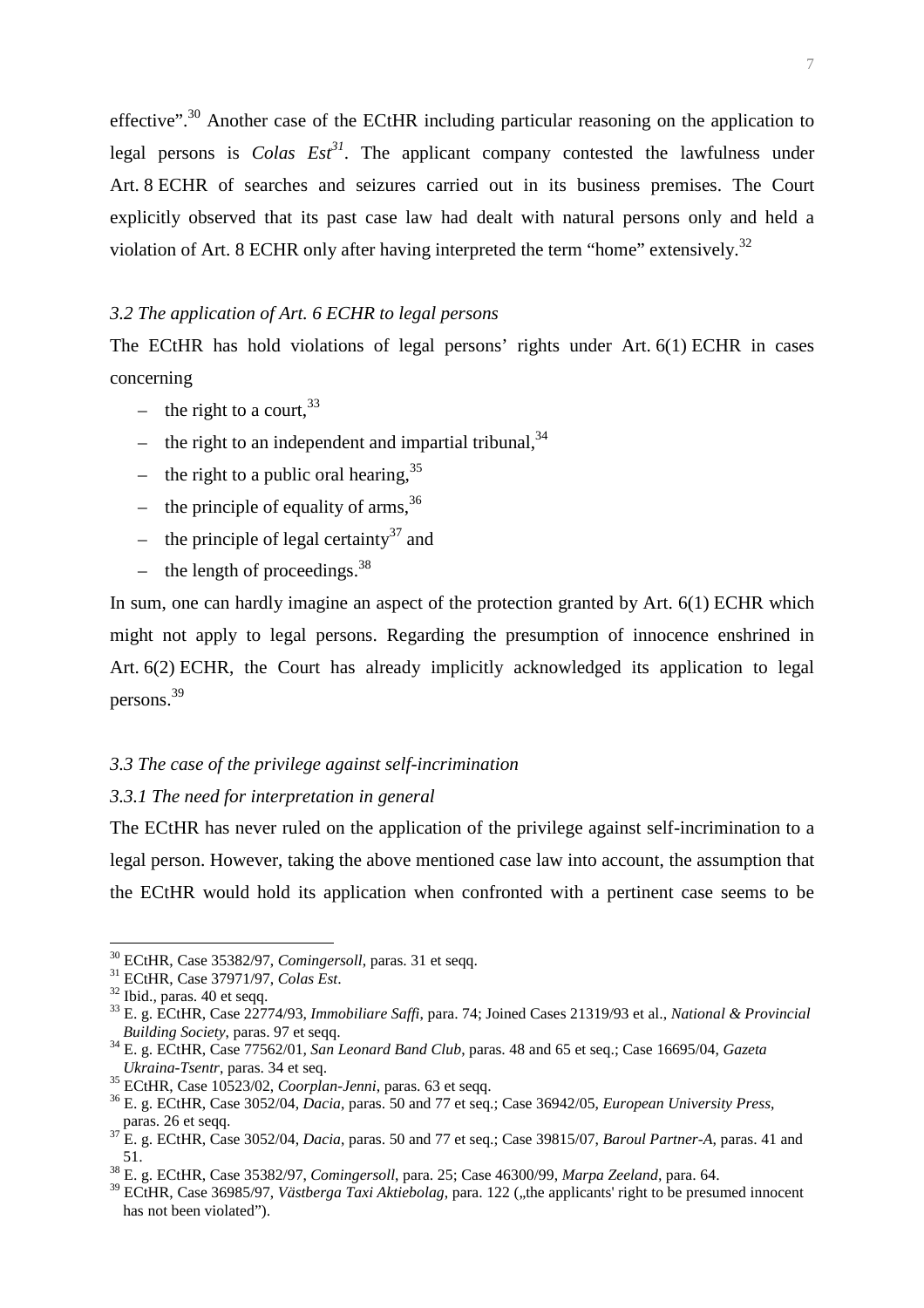inevitable. Nevertheless, the question if the privilege against self-incrimination may be applied to a legal person in the context of Art. 6 ECHR merits a more thorough discussion. Firstly, the statement that a right is or will be applied to legal persons does not permit the inference that it *ought* to be applied.<sup>40</sup> Secondly, some of the explanatory models for the acknowledgment of a privilege against self-incrimination recourse to the concepts of human autonomy and human dignity which, in turn, suggest that the nature of the privilege<sup>41</sup> does not permit its application to legal persons.

#### *3.3.2 The need for an extensive interpretation*

Already the preamble to the ECHR demands<sup>42</sup> the "further realisation of human rights". Art. 6 ECHR is closely linked to Art. 13 ECHR. The very purpose of Art. 6 ECHR is to establish a procedural safeguard for the rights provided elsewhere in the ECHR: There is no justice without a judge. Furthermore, one has to take into account "the increased sensitivity of the public to the fair administration of justice"<sup>43</sup>. Therefore, Art. 6 ECHR basically requires an extensive interpretation. In the words of the ECtHR:

"In a democratic society within the meaning of the Convention, the right to a fair administration of justice holds such a prominent place that a restrictive interpretation of Art. 6(1) ECHR would not correspond to the aim and the purpose of that provision."<sup>44</sup>

Moreover, the ECtHR has already ruled on the interpretation of Art. 6 ECHR that:

"the Convention is a living instrument which [...] must be interpreted in the light of present-day conditions and it is designed to safeguard the individual in a real and practical way as regards those areas with which it deals."<sup>45</sup>

Given the dominant role which legal persons play in today's economy, political life and society in general, this favours an extension of rights to them.

#### *3.3.3 The interpretation*

 $\overline{a}$ 

The starting point for interpreting Art. 6 ECHR is its wording. Art. 6 ECHR grants rights to "everyone". The natural meaning of this term doesn't preclude legal persons. Thus, a textual interpretation at least doesn't exclude a privilege against self-incrimination for companies.

 $40$  Such an inference would either constitute a completely uncritical approach to the jurisprudence of the ECtHR or disregard Hume's Law.

 $41$  This criterion has been established at p. 6.

<sup>42</sup> Cf. Art. 31(2) VCLT and ECtHR, Case 4451/70, *Golder*, para. 34.

<sup>43</sup> ECtHR, Case 12005/86, *Borgers*, para. 24.

<sup>44</sup> ECtHR, Case 2689/65, *Delcourt*, para. 25. Cf. also Case 9186/80, *De Cubber*, para. 30, and Art. 31(1) VCLT. Such a reading is criticized in another context by ECtHR, Separate Opinion of Judge Sir Fitzmaurice, Case 4451/70, *Golder*, para. 32.

<sup>45</sup> ECtHR, Case 6289/73, *Airey*, para. 26; Case 5856/72, *Tyrer*, para. 31; Case 14038/88, *Soering*, para. 102.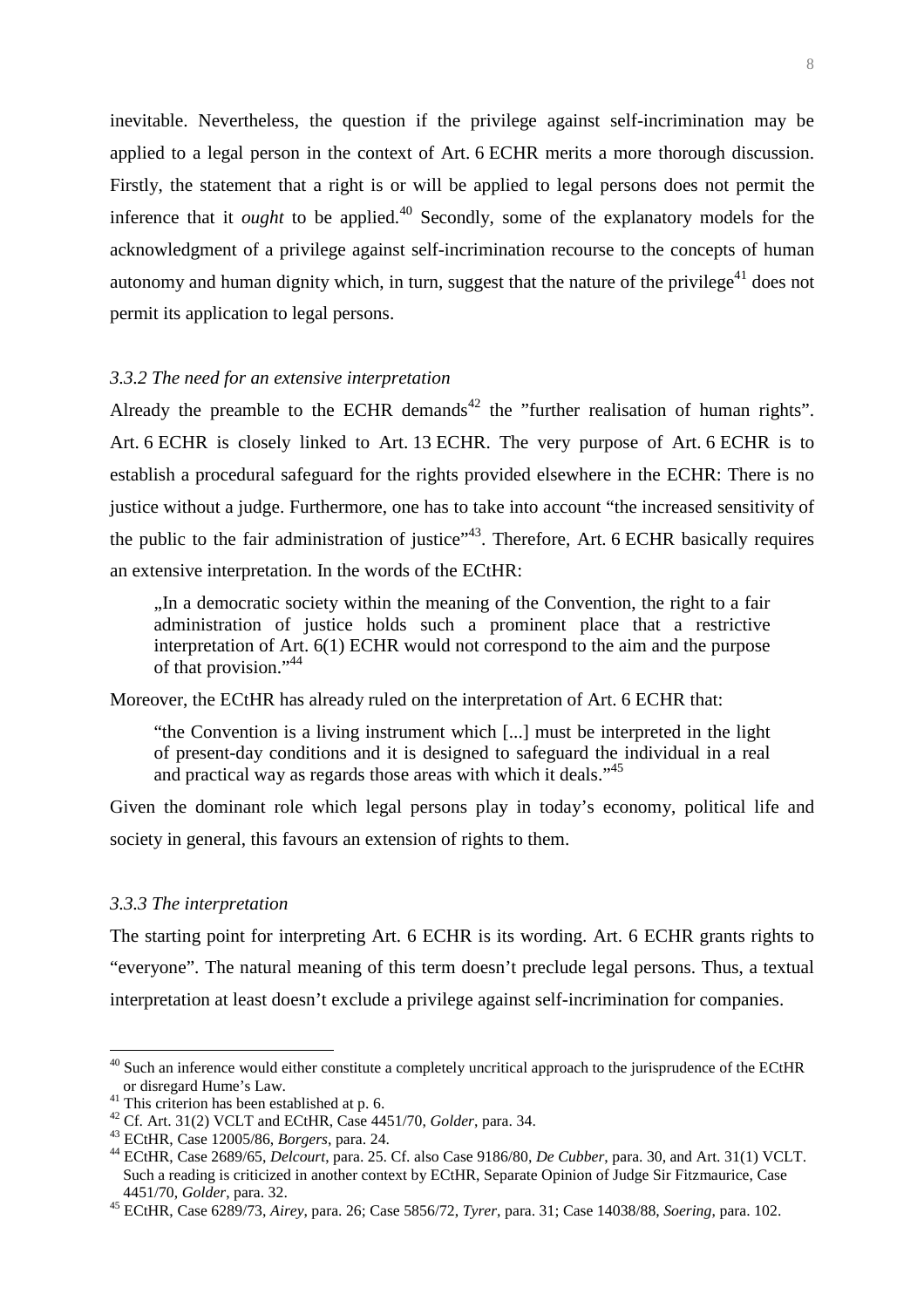A comparative approach as used by the Court when acknowledging the privilege against selfincrimination yields no definite result, too. *Inter alia* the wording<sup>46</sup> of the preamble to the ICCPR suggests that the protection of Art.  $14(3)(g)$  ICCPR does not relate to legal persons.<sup>47</sup> Furthermore, no clear result may be obtained when analyzing the laws of a significant number of the Contracting Parties.<sup>48</sup>

But does the meaning and the purpose of Art. 6 ECHR demand the recognition of a privilege against self-incrimination for companies?<sup>49</sup> That depends on whether the rationale behind the privilege against self-incrimination<sup>50</sup> may be applied to companies, too.

The first line of argument based on the rule of law is valid irrespective of a person's status. It enshrines safeguards which have an objective nature. The rule of law, in turn, is closely linked to the concept of fair trial. If we accept that the privilege against self-incrimination is implicit to the notion of fair trial or even lies at its heart, this is where we return to it and hence have to acknowledge its applicability to companies.

However, the linkage to the second line of argument based on human dignity raises difficulties. This has led the German Federal Supreme Court to deny constitutional rights of legal persons against self-incrimination.<sup>51</sup> These difficulties may be bypassed by the following reasoning: Corporate wrongdoing ultimately follows from wrongdoings of human representatives. If a legal person wasn't protected by a privilege against self-incrimination, its representatives would frequently have to indirectly contribute to their own incrimination. $52$ Consequently, even an isolated assessment on the ground of this line of argument demands at least some protection to legal persons against self-incrimination. In the sum of both lines of arguments, companies may invoke a privilege against self-incrimination. However, the greater importance of the purposes served by the privilege against self-incrimination in the context of natural persons has to be taken into account when determining the respective scope of protection by a privilege against self-incrimination.

<sup>&</sup>lt;sup>46</sup> "[R]ights of all members of the human family", "inherent dignity of the human person", "free human beings". <sup>47</sup> Cf. ECJ, Joined Opinion of AG Darmon, Cases C-374/87 et al., *Orkem,* [1989] ECR 3283, para. 127; Weiß,

<sup>&</sup>quot;Haben juristische Personen ein Aussageverweigerungsrecht", (1998) JZ 289, at 291 et seq.

<sup>48</sup> Cf. ECJ, Joined Opinion of AG Darmon, Cases C-374/87 et al., *Orkem,* [1989] ECR 3283, paras. 99 et seqq.

<sup>&</sup>lt;sup>49</sup> Cf. ECtHR, Case 2122/64, *Wemhoff*, para. 8: "it is [...] necessary to seek the interpretation that is most appropriate in order to realise the aim and achieve the object of the treaty".

<sup>50</sup> See *supra* pages 4 et seq.

<sup>51</sup> German Federal Supreme Court, Case 1 BvR 2172/96, (1997) NJW 1841, at 1843.

<sup>52</sup> Cf. Weiß, op. cit. *supra* note 47, at 296.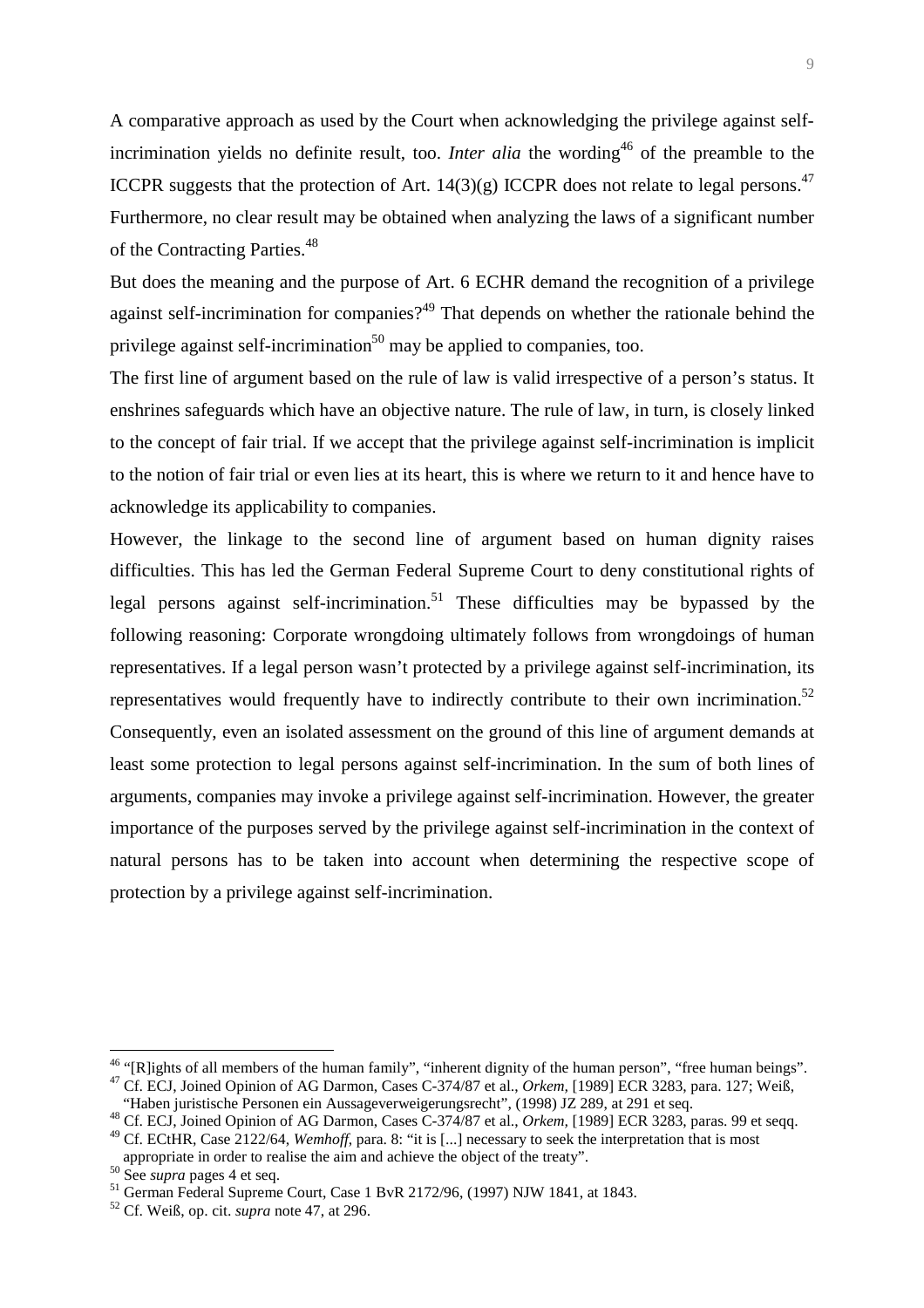# **4. The scope of the privilege against self-incrimination in commercial contexts**

#### *4.1 ECtHR case law*

*4.1.1 The notion "criminal charge"* 

# *4.1.1.1 Generalities*

Art. 6(1) ECHR is not applicable in every proceeding. It presupposes "the determination of [...] civil rights and obligations or of any criminal charge". As the privilege against selfincrimination is only available in criminal, not in civil proceedings<sup>53</sup>, only the latter is of interest with regard to a privilege against self-incrimination. In contrast to natural persons whose contraventions are mostly determined in "classic" criminal procedures, legal persons are mostly exempted from such procedures, but face administrative, fiscal or similar penalties. That raises the question on how to interpret the term "criminal charge".

The fundamental decision taken by the ECtHR in this respect is that "[t]hese expressions are to be interpreted as having an "autonomous" meaning in the context of the Convention and not on the basis of their meaning in domestic law."<sup>54</sup> This interpretation prevents "differences" in the scope of application of Art. 6 ECHR in the different national legal orders<sup>"55</sup>. In particular, it evades the possibility that Contracting Parties bypass their obligations by reclassifications under national law (e. g. for traffic offenses<sup>56</sup>).

# 4.1.1.2 The notion "criminal"

In its leading case *Engel*, the ECtHR has established three criterions to determine the "criminal" nature of a charge. While the *Engel* judgment dealt with the distinction between "criminal" and "disciplinary" charges only, the ECtHR later applied the criteria generally, e. g. to administrative contexts.<sup>57</sup> The *Engel* criteria are: The domestic classification of the offence, the nature of the offence and the degree of severity of the penalty.<sup>58</sup>

The first criterion *prima facie* seems to relativize the protection mechanism of an autonomous interpretation described above<sup>59</sup>. Precisely the opposite is the case. The first criterion is a oneway-street: If the offence is "criminal" under domestic law, the other criteria are left aside; if the offence is not "criminal" under domestic law, the other criteria nevertheless may induce

<sup>53</sup> ECtHR, Case 39031/97, *D. C., H. S. and A. D.*, para. 1. However, "the two aspects, civil and criminal, of Art. 6(1) ECHR are [not] necessarily mutually exclusive", Joined Cases 7299/75 et al., *Albert and Le Compte*, para. 30.

<sup>54</sup> ECtHR, Case 8269/78, *Adolf*, para. 30. Cf. already Case 6903/75, *Deweer*, para. 42.

<sup>55</sup> Van Dijk/Viering, "Right to a fair and public hearing" in van Dijk, van Hoof, van Rijin and Zwaak (Eds.), *Theory and Practice of the European Convention on Human Rights*, 4th ed. (Antwerpen, 2006), p. 539.

<sup>56</sup> ECtHR, Case 8544/79, *Özturk*, para. 49.

<sup>57</sup> Ibid., para. 48.

<sup>58</sup> ECtHR, Case 5100/71*, Engel*, para. 82.

<sup>59</sup> See *supra* p. 10.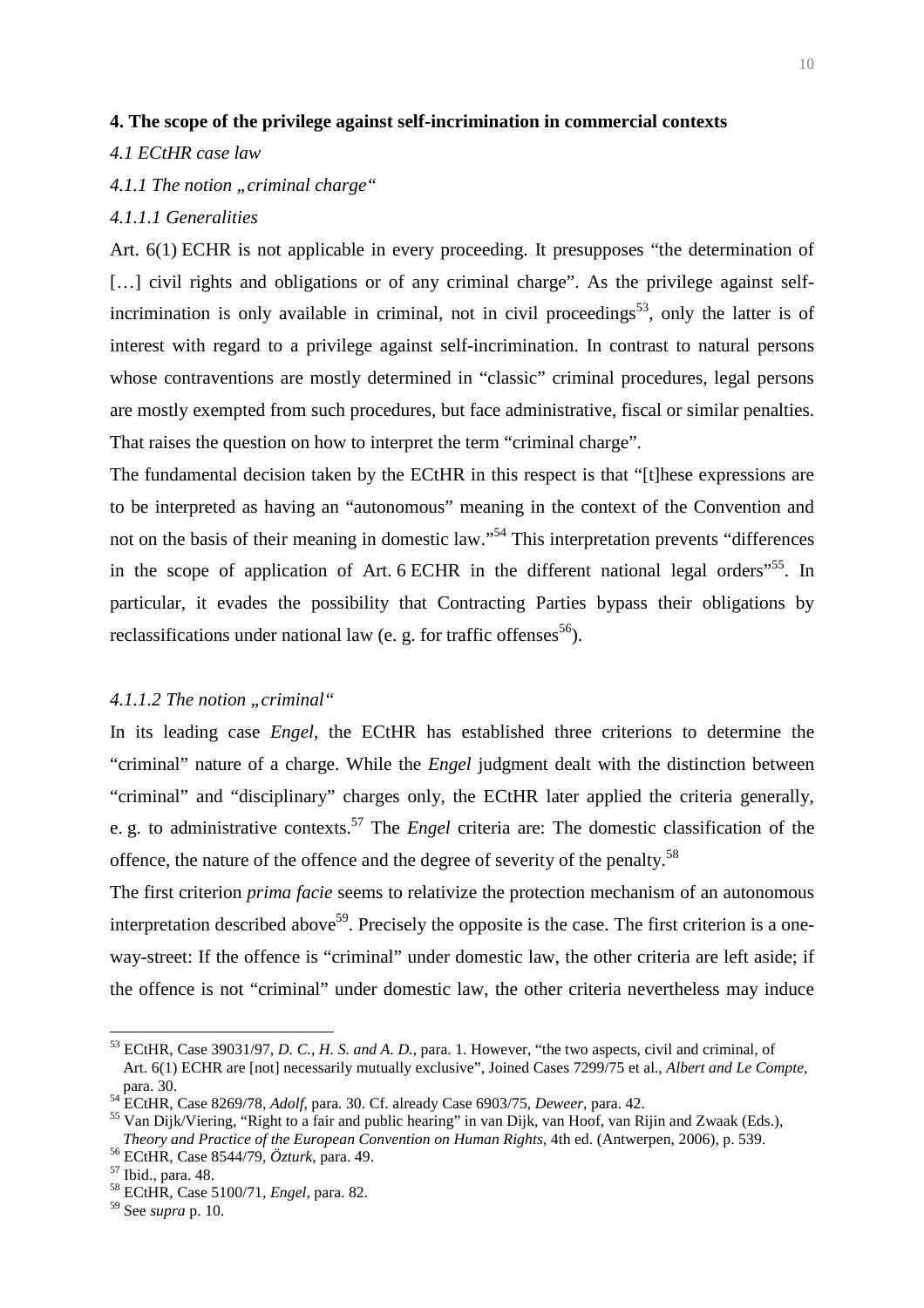the definition as "criminal" within the meaning of the ECHR. This approach obliges the Contracting Parties to follow their self-imposed rules and hence raises the standard of human rights protection. In contrast, the second criterion is of little use: it is indeterminate and inconsistently used by the ECtHR. $^{60}$  According to the third criterion, a penalty is sufficiently severe to establish the "criminal" nature of a charge, if the following sub-criteria are met: It is not intended as "pecuniary compensation", but is "essentially punitive and deterrent in nature".<sup>61</sup> Its amount is not inconsiderable.<sup>62</sup> Both sub-criteria depend on the potential penalty, regardless of the penalty finally imposed.<sup>63</sup>

What is the correlation between these criteria? As a result of the concept of an autonomous interpretation, the first criterion "has only a formal and relative value" (if the charge is not considered as "criminal" in domestic law), the second and third being "of greater importance".<sup>64</sup> It suffices that one of them indicates the "criminal" nature of the offence.<sup>65</sup> However, "this does not exclude that a cumulative approach may be adopted where separate analysis of each criterion does not make it possible to reach a clear conclusion as to the existence of a criminal charge."<sup>66</sup>

On the basis of these criteria, the ECtHR has *inter alia* categorized fines in the following procedures<sup>67</sup> relevant to commercial contexts as "criminal" charges within the meaning of Art. 6(1) ECHR:

- banking supervision (fine for insufficient liquidity<sup>68</sup>),
- competition authority (fine for abuse of a dominant position<sup>69</sup> or concerted practices<sup>70</sup> $2^{71}$ ,
- custom authority,  $72$

 $\overline{a}$ 

<sup>65</sup> ECtHR, Joined Cases 39665/98 et al., *Ezeh and Connors*, para. 86.

<sup>&</sup>lt;sup>60</sup> Cf. Van Dijk/Viering, "Right to a fair and public hearing" in van Dijk, van Hoof, van Rijin and Zwaak, op. cit. *supra* note 55, p. 544.

<sup>61</sup> ECtHR, Case 12547/86, *Bendenoun*, para. 47; Case 19958/92, *A.P., M.P. et T.P*., para. 41.

<sup>62</sup> ECtHR, Case 19958/92, *A.P., M.P. and T.P*., para. 40; Case 31827/96, *J.B*., para. 48.

<sup>63</sup> ECtHR, Case 5242/04, *Dubus*, para. 37.

<sup>64</sup> ECtHR, Joined Cases 39665/98 et al., *Ezeh and Connors*, para. 91; similar Case 27341/02, *Veyisoğlu*, para. 18.

<sup>66</sup> ECtHR, Joined Cases 39665/98 et al., *Ezeh and Connors*, para. 86. Cf. also Case 12547/86, *Bendenoun*, para. 47.

 $\frac{67}{2}$  Each charge has to be considered separately (see e. g. the different rulings in competition cases cited *infra* in notes 69 et seqq.); therefore the possibility of generalization is very limited.

<sup>68</sup> ECtHR, Case 5242/04, *Dubus*, paras. 37 et seq.

<sup>69</sup> Implicit in ECtHR, Case 53892/00, *Lilly France*.

<sup>70</sup> EComHR, Case 13258/87, *Melchers*, p. 152.

<sup>71</sup> However, the "criminal" nature of breaches of competition law has been denied in ECtHR, Joined Cases 69042/01 et al., *OOO Neste St. Petersburg et al.* (pecuniary compensation for violation of anti-monopoly legislation) and left undecided in ECtHR, Case 32559/96, *Fortum Corporation*, para. 40 (fine for abuse of dominant position), and EComHR, Case 11598/85, *Société Stenuit*, pp. 136 et seq. (fine for bid-rigging).

<sup>72</sup> ECtHR, Case 10828/84, *Funke*, para. 44.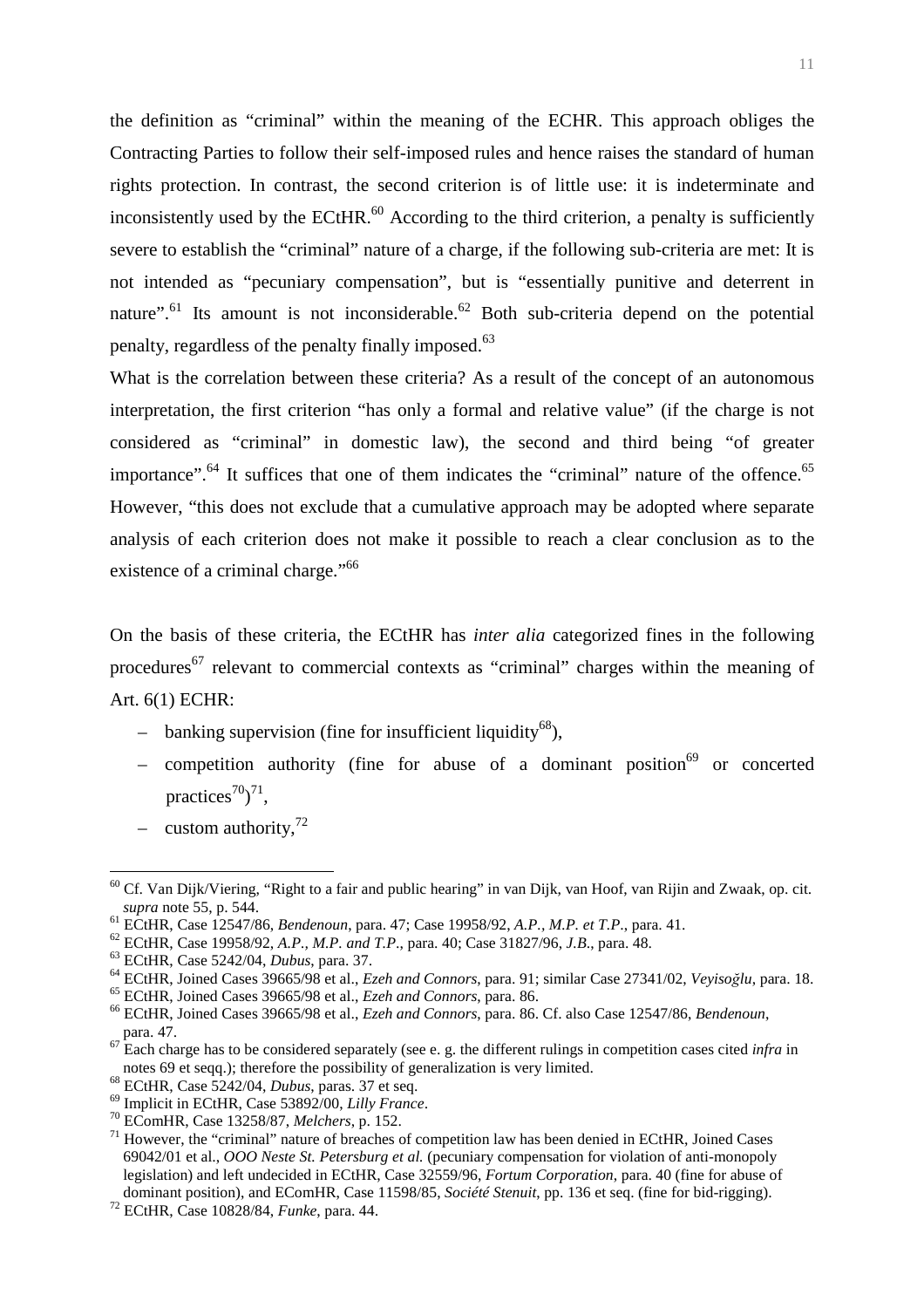- stock exchange regulatory authority (suspension of trading licence<sup>73</sup>),
- tax office (sanction for tax evasion<sup>74</sup>).

# *4.1.1.3 The notion "charge"*

May companies use the privilege against self-incrimination as a defence against information requests in preliminary proceedings? This presupposes the applicability of Art. 6(1) ECHR and hence that the company has already been "charged" at this stage of the proceedings. The ECtHR defines "charge" as "the official notification given to an individual by the competent authority of an allegation that he has committed a criminal offence".<sup>75</sup> This implies a danger of circumvention for the individual as the authority might deliberately withhold such a notification. Therefore, a suspect may rely on Art. 6(1) ECHR even if the authority hasn't served him the notification.<sup>76</sup> Moreover, the ECtHR equates situations in which measures were taken "which carry the implication of" an allegation that the individual has committed a criminal offense "and which likewise substantially affect the situation of the suspect" with an official notification.<sup>77</sup> The antonym to such a situation is a situation in which the link to a possible criminal proceeding remains remote and hypothetical.<sup>78</sup>

Despite of the rich case law of the ECtHR on the notion "charge", the applicability of Art. 6(1) ECHR during a preliminary investigation largely "depends on the special features of the proceedings involved and on the circumstances of the case".<sup>79</sup> This is a result of the indeterminate character of the criterion "substantially affected". The ECtHR is thus forced to regard "the entirety of the domestic proceedings conducted in the case"<sup>80</sup> to determine if the individual had been "charged".

However, as a guideline, preliminary proceedings which are essentially investigative in nature are not subject to the guaranties of Art. 6(1) ECHR – even if their purpose is "to ascertain and record facts which might subsequently be used as the basis for action by other competent authorities" – as long as they don't adjudicate the matter either in form or in substance. <sup>81</sup> The Court reasons that applying Art. 6(1) ECHR to that kind of investigations would in practice

<sup>73</sup> ECtHR, Case 58188/00, *Didier*, para. 3.

<sup>74</sup> E. g. ECtHR, Case 19958/92, *A.P., M.P. and T.P*., para. 43; Case 31827/96, *J.B*., para. 49.

<sup>75</sup> ECtHR, Case 6903/75, *Deweers*, para. 46, confirmed in Case 20225/92, *Serves*, para. 42.

<sup>76</sup> ECtHR, Case 11840/85, *Pugliese I*, paras. 10 and 14.

<sup>77</sup> ECtHR, Case 8304/78, *Corigliano*, para. 34. Cf. also Case 34720/97, *Heaney and McGuinness,* para. 42.

<sup>78</sup> ECtHR, Case 38544/97, *Weh*, para. 56.

 $79$  Ibid.

<sup>80</sup> ECtHR, Case 13972/88, *Imbriosca*, para. 38; Case 27943/95, *Abas*.

<sup>81</sup> Cf. ECtHR, Case 19187/91, *Saunders*, para. 67.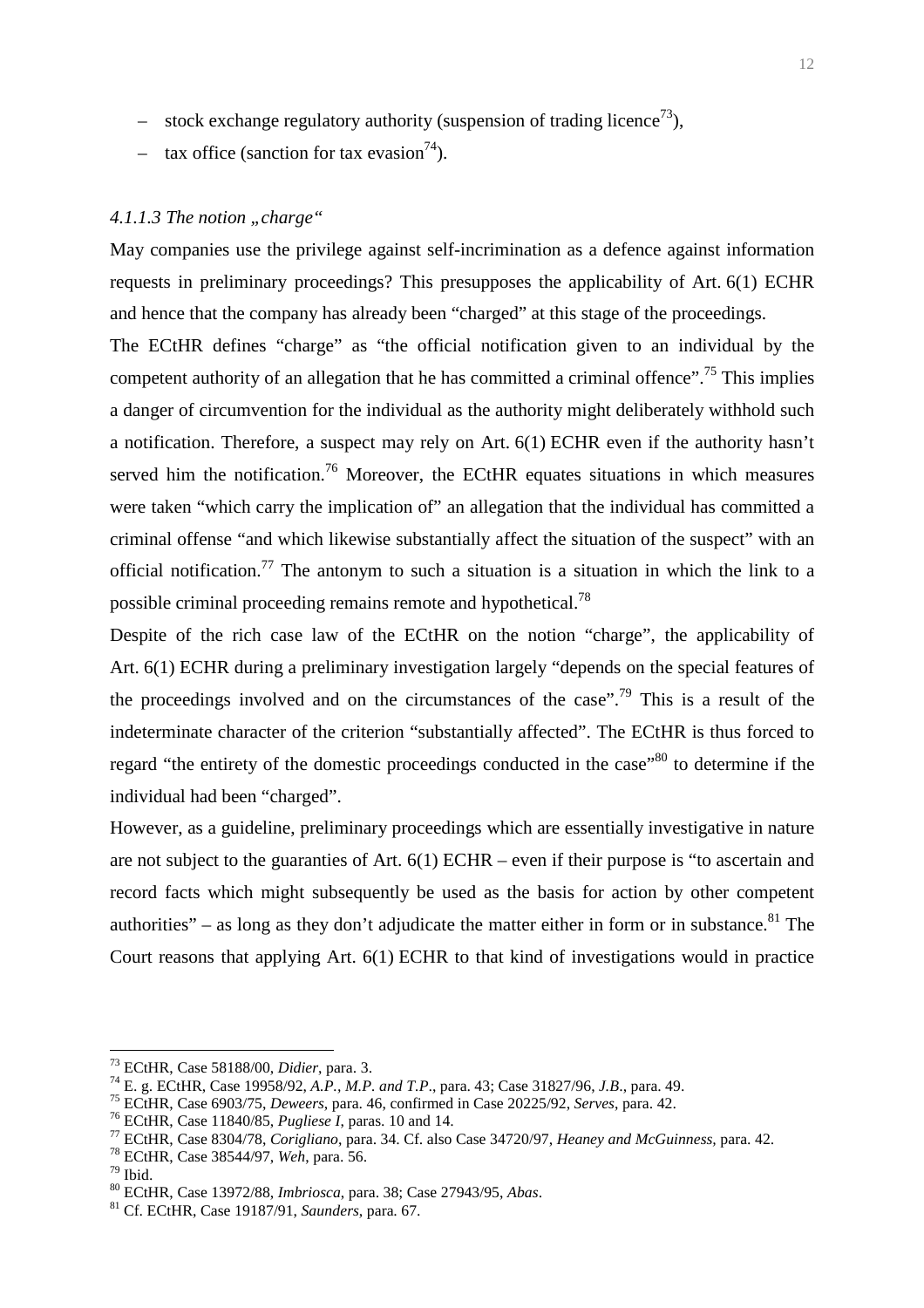"unduly hamper the effective regulation in the public interest [e. g.] of complex financial and commercial activities"<sup>82</sup>.

# *4.1.2 The scope*

The ECtHR distinguishes between cases in which the will of an accused person is concerned and "the use of material which may be obtained from the accused through the use of compulsory powers but which has an existence independent of the will of the suspect".<sup>83</sup> The accused may claim a right to remain silent only  $84$  in the first case. This right is not absolute.  $85$ The ECtHR determines an infringement of the privilege against self-incrimination "in the light of all the circumstances of the case" because "what constitutes a fair trial cannot be the subject of a single unvarying rule".<sup>86</sup> It thereby considers three criteria: "the nature and degree of compulsion used to obtain the evidence, the existence of any relevant safeguards in the procedure, and the use to which any material so obtained was put<sup>587</sup>. Therefore the possibility of generalization is very limited. As to the first criterion, the ECtHR even refrains from ruling that any direct compulsion would automatically result in a violation, although it has always held a violation of the privilege against self-incrimination in such cases.<sup>88</sup> With regard to the second criterion, as far as it is of interest for companies, the ECtHR held that the presence of a solicitor may not sufficiently remedy an otherwise compelling situation.<sup>89</sup> The existence of the third criterion is not free of criticism: Is has been put forward that the "very fact that" a statement is admitted in evidence against someone undermines the very essence of the right not to incriminate himself.<sup>90</sup>

However, already the original distinction by the ECtHR clarifies that, in general, the privilege against self-incrimination does not allow withholding existing documents. This fact is of particular importance for companies as their decision-making processes leave a paper trail.

<sup>82</sup> ECtHR, Case 17101/90, *Fayed*, para. 62; Case 19187/91, *Saunders*, para. 67.

<sup>83</sup> ECtHR, Case 19187/91, *Saunders*, para. 69; Grand Chamber, Case 54810/00, *Jalloh*, para. 102.

<sup>&</sup>lt;sup>84</sup> An exception applies to cases in "which coercion to hand over incriminatory evidence was in issue", cf. ECtHR, Grand Chamber, Joined Cases 15809/02 et al., *O'Halloran and Francis*, para. 54; Grand Chamber, Case 54810/00, *Jalloh*, paras. 113 et seqq.

<sup>85</sup> Cf. e. g. ECtHR, Case 18731/91, *John Murray*, para. 47; Case 34720/97, *Heaney and McGuiness*, para. 47. This is somewhat surprising, considering that the Court regards the privilege against self-incrimination as lying at the heart of the notion of fair procedure, cf. Dissenting opinion of Judge Martens, Case 19187/91, *Saunders*, paras. 7 and 11.

<sup>86</sup> ECtHR, Grand Chamber, Joined Cases 15809/02 et al., *O'Halloran and Francis*, para. 53. Cf. already Case 19187/91, *Saunders*, para. 69.

<sup>87</sup> ECtHR, Grand Chamber, Joined Cases 15809/02 et al., *O'Halloran and Francis*, para. 55; Grand Chamber, Case 54810/00, *Jalloh*, para. 117.

<sup>88</sup> ECtHR, Grand Chamber, Joined Cases 15809/02 et al., *O'Halloran and Francis*, para. 53.

<sup>89</sup> ECtHR, Case 36887/97, *Quinn*, para. 54.

<sup>90</sup> ECtHR, Concurring Opinion of Judge Morenilla, Case 19187/91, *Saunders*.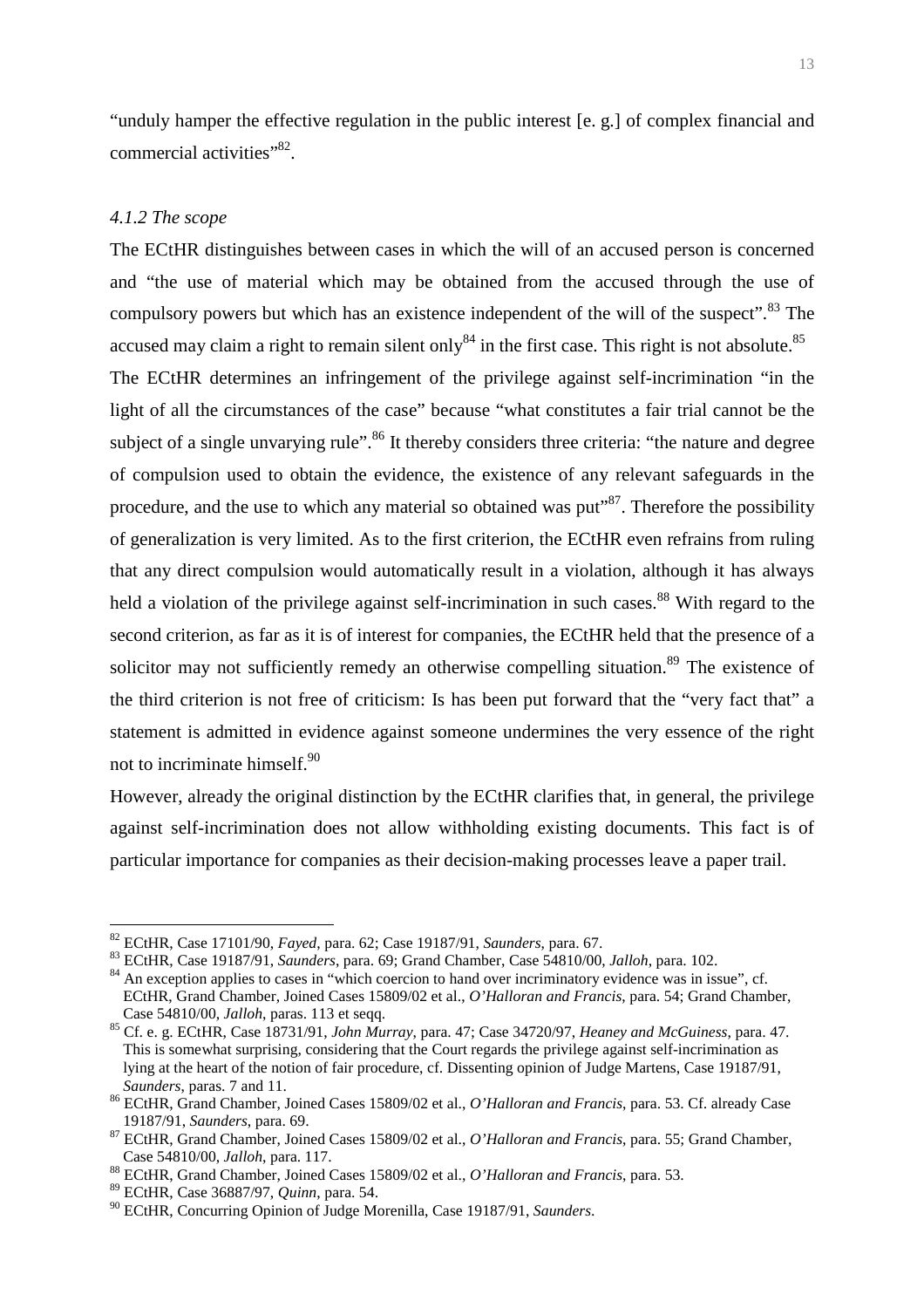The ECtHR's case law is inconsistent on possible justifications of measures colliding with the privilege against self-incrimination. The main line of jurisprudence rules that such measures cannot be justified by "public interest"<sup>91</sup> or the "special features" of a field of law,  $92$  such as its complexity $93$ .

# *4.2 Courts of the European Union*

# *4.2.1 Relevance*

What may the jurisprudence of the Courts of the European Union contribute to an interpretation of Art. 6 ECHR? In contrast to the ECtHR, the Court of Justice of the European Union (ECJ) and the General Court (EGC) had to deal with companies alleging violations of the privilege against self-incrimination in a variety of cases. These cases have in common that they concern the implementation of the European Union rules on competition as laid down in Art. 101 et seq. of the Treaty on the Functioning of the European Union.

To understand these cases, one needs to know that the European Commission – as a part of its powers of investigation – "may, by simple request or by decision, require undertakings and associations of undertakings to provide all necessary information."<sup>94</sup> The European Commission may impose fines up to "1 % of the total turnover in the preceding business year where" undertakings "supply incorrect or misleading information in response to" such a request.<sup>95</sup> If the information request is based on a formal decision by the European Commission, an undertaking even risks the same fine for supplying incomplete information or no pieces of information at all.<sup>96</sup>

It follows that there is a high interest of undertakings to being able to claim a privilege against self-incrimination in these proceedings. This becomes even clearer when one further takes into account the secret nature of cartels and the thus limited other means of competition authorities to detect them. Consequently, undertakings have claimed a privilege against selfincrimination based on Art. 6 ECHR even years before the ECtHR's first judgment in that regard.<sup>97</sup>

<sup>91</sup> E. g. ECtHR, Grand Chamber, Case 54810/00, *Jalloh*, para. 97; Case 34720/97, *Heaney and McGuiness*, paras. 57 et seq. Implicitly different in Grand Chamber, Joined Cases 15809/02 et al., *O'Halloran and Francis*, para. 57.

<sup>92</sup> ECtHR, Case 10828/84, *Funke*, para. 44. Different in Grand Chamber, Joined Cases 15809/02 et al., *O'Halloran and Francis*, para. 62.

<sup>93</sup> ECtHR, Case 19187/91, *Saunders*, para. 74.

<sup>&</sup>lt;sup>94</sup> Art. 18 Council Regulation No. 1/2003 of 16 December 2002 on the implementation of the rules on competition laid down in Articles 81 and 82 of the Treaty, O.J. 2003, L 1/1 (Regulation 1/2003).

 $^{95}$  Ibid., Art. 23(1)(a).

 $96$  Ibid., Art. 23(1)(b).

<sup>97</sup> Cf. ECJ, Joined Cases C-374/87 et al., *Orkem,* [1989] ECR 3283, para. 18.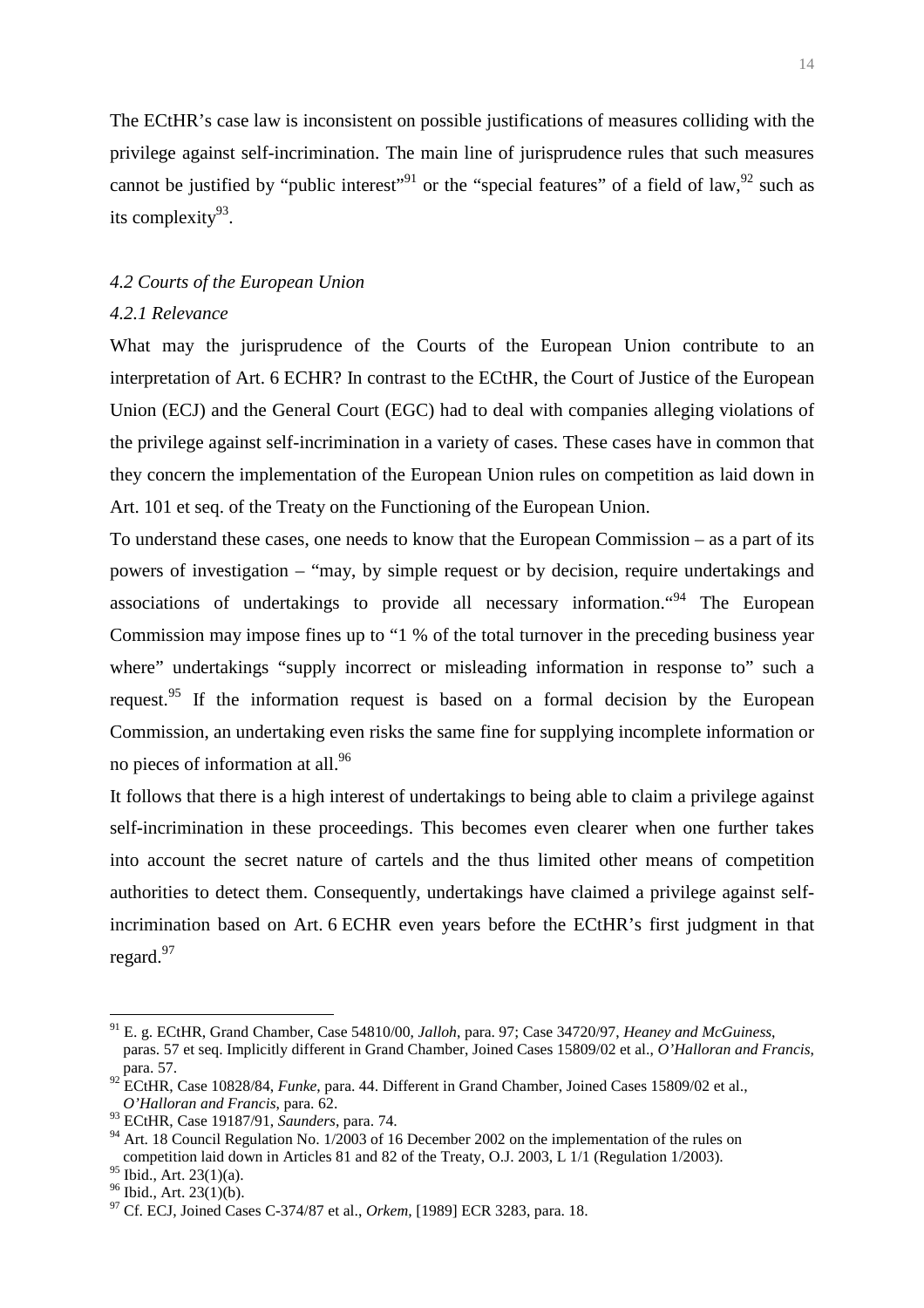Another point demonstrating the possible merits of analyzing the jurisprudence of the Courts of the European Union is the future accession of the European Union to the ECHR, foreseen by Art. 6(2) of the Treaty on European Union (TEU). Today, according to Art. 6(3) TEU, the fundamental rights as guaranteed by the ECHR constitute general principles of the Union's law and thereby influence the jurisprudence of the Courts of the European Union. Once the European Union has acceded to the ECHR, the jurisprudence of the ECtHR will, in turn, be more significantly influenced by the Courts of the European Union.

#### *4.2.2 Scope of the privilege against self-incrimination*

In its ground-breaking *Orkem* judgment, the ECJ ruled that

"the Commission is entitled […] to compel an undertaking to provide all necessary information concerning such facts as may be known to it and to disclose to it, if necessary, such documents relating thereto as are in its possession, even if the latter may be used to establish, against it or another undertaking, the existence of anti-competitive conduct, it may not, by means of a decision calling for information, undermine the rights of defence of the undertaking concerned. Thus, the Commission may not compel an undertaking to provide it with answers which might involve an admission on its part of the existence of an infringement which it is incumbent upon the Commission to prove."<sup>98</sup>

The ECJ thus draws a distinction between obligations to produce documents and obligations to provide answers. The production of documents may generally be required, even if the documents establish an infringement or were only "used in the internal processing and decision-making of an undertaking"<sup>99</sup>.

With regard to the provision of answers, the ECJ draws a further distinction: It acknowledges a privilege against self-incrimination only for answers which "might involve an admission", but not for factual information. The ECJ follows a very restrictive approach when considering what questions involve such an admission of an infringement by ruling that questions

"relating to meetings of producers, which are intended only to secure factual information on the circumstances in which such meetings were held and the capacity in which the participants attended them  $[...]$  are not open to criticism."<sup>100</sup>

In contrast, the concept of factual information is wide. The EGC in one case even required the undertaking to interpret an agreement between European financial institutions.<sup>101</sup> Moreover. once an information request has been labelled as requesting only factual information, a disclosure is obligatory "even if such facts are identical to those on which [the European

<sup>&</sup>lt;sup>98</sup> Ibid., paras. 34 et seq. This jurisprudence is now partly referred to in recital 23 of Regulation 1/2003, cited *supra* note 94.

<sup>99</sup> ECJ, Opinion of AG Geelhoed, Case C-301/04 P, *SGL Carbon*, [2006] ECR I-5915, para. 66.

<sup>100</sup> ECJ, Case 374/87, *Orkem,* [1989] ECR 3283, para. 37.

<sup>101</sup> Cf. EGC, Case T-34/93, *Société Générale,* [1995] ECR II-545, para. 75.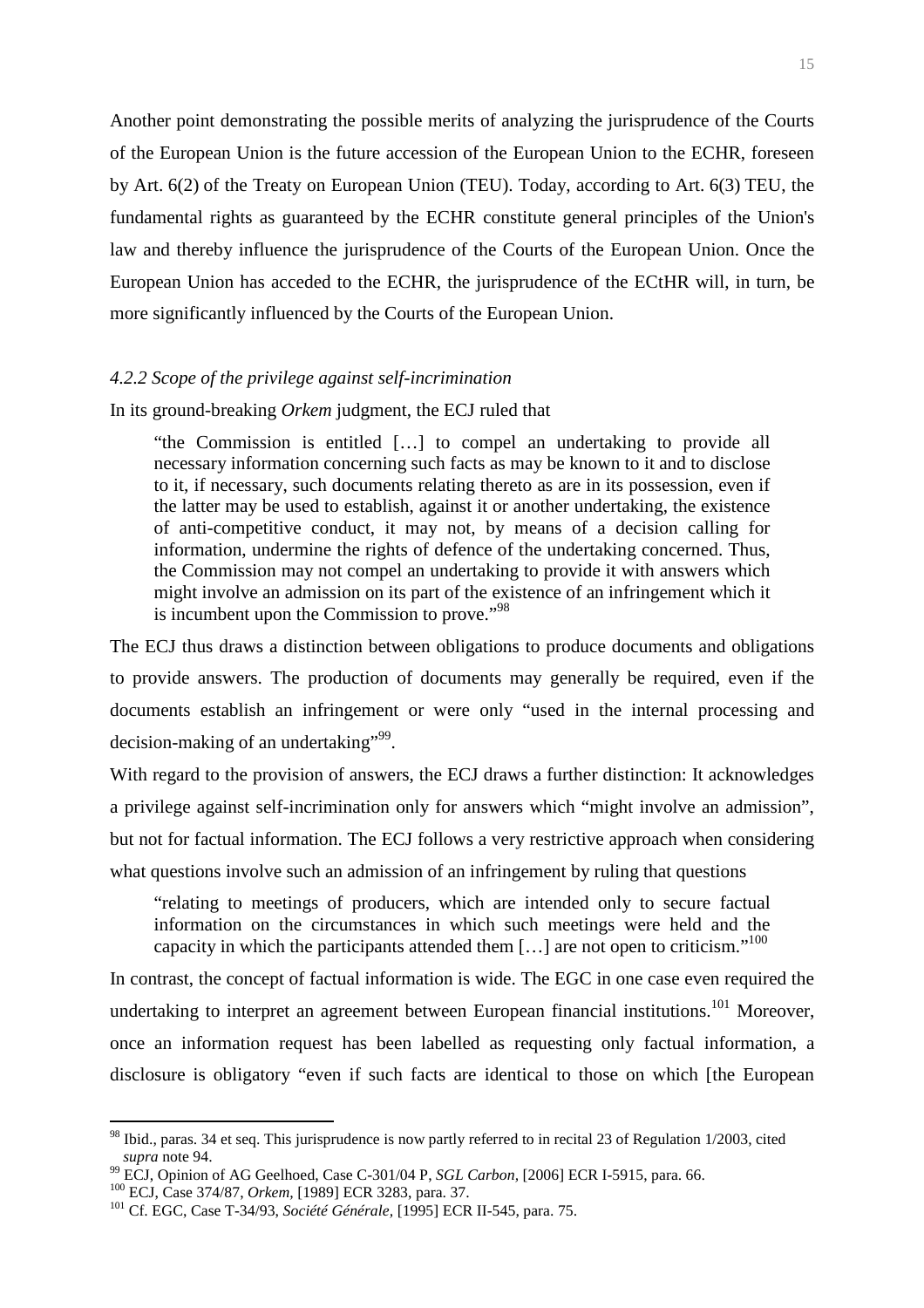Commission's infringement] decision is based".<sup>102</sup> However, the privilege against selfincrimination granted by the ECJ is not (completely) toothless: Beyond the direct admission of guilt, e. g. questions "which relate to the purpose of the action taken and the objective pursued by" "measures taken in order to determine and maintain price levels satisfactory to all the participants at the meetings" don't have to be answered as involving an admission of an infringement.<sup>103</sup>

# *4.2.3 Reasoning and coherence with ECHR standards*

The ECJ uses the rights of the defence – which are a fundamental principle of the European Union's legal order – to indirectly acknowledge a privilege against self-incrimination.<sup>104</sup>

With regard to the ECHR, the ECJ has explicitly acknowledged that Art. 6 ECHR "may be relied upon by an undertaking subject to an investigation relating to competition law".<sup>105</sup> This comes as a surprise: The "criminal" nature of charges in competition proceedings is far from being evident.<sup>106</sup> Moreover, the first *Engel* criterion is not met.<sup>107</sup> However, the total amount of fines imposed and their deterrent nature leaves little doubt that the third *Engel* criterion is met.<sup>108</sup>

Apart from that, the Courts of the European Union sometimes adopt a rather formalistic approach as to the protection granted by the ECHR/ECtHR.<sup>109</sup> Obviously, the Courts of the European Union are trying to avoid a close bond to the jurisprudence of the ECtHR and want to maintain an autonomous interpretation with a large margin of appreciation as well as the possibility of deviations with regard to the unpredictability of the future ECtHR case law.

The EGC considers its protection against self-incrimination to undertakings in competition law cases as "equivalent to that guaranteed by Art.  $6$  ECHR", which is doubtful at least. However, it is difficult to assess the potential reasoning of the ECtHR if it were confronted

<sup>102</sup> E. g. EGC, Case T-34/93, *Société Générale,* [1995] ECR II-545, para. 77; ECJ, Case C-301/04 P, *SGL Carbon,* [2006] ECR I-5977, para. 41 and 44.

<sup>103</sup> ECJ, Case 374/87, *Orkem,* [1989] ECR 3283, para. 38.

<sup>&</sup>lt;sup>104</sup> Ibid., para. 32.

<sup>105</sup> Ibid., para. 30.

<sup>106</sup> See *supra* p. 11.

<sup>&</sup>lt;sup>107</sup> Cf. Art. 23(5) Regulation 1/2003, cited *supra* note 94: "Decisions taken pursuant to paragraphs 1 and 2 shall not be of a criminal law nature."

<sup>&</sup>lt;sup>108</sup> As to the deterrent nature cf. Guidelines of 1 September 2006 on the method of setting fines imposed pursuant to Article 23(2)(a) of Regulation, O.J. 2006, C 210/2 (Fining Guidelines), para. 30, and Forrester, "Due process in EC competition cases: A distinguished institution with flawed procedures", 34 Eur. L. Rev. (2009), 817, at 824 et seqq.

<sup>109</sup> Cf. e. g. ECJ, Case 374/87, *Orkem,* [1989] ECR 3283, para. 30; Joined Opinion of AG Darmon, Cases C-374/87 et al., *Orkem,* [1989] ECR 3283, paras. 132 et seqq.; Opinion of AG Geelhoed, Case C-301/04 P, *SGL Carbon,* [2006] ECR I-5915, para. 65.

<sup>110</sup> EGC, e. g. Case T-112/98, *Mannesmannröhren-Werke,* [2001] ECR II-729, para. 77; Case T-446/05, *Amann & Söhne* (2010), unreported, para. 328.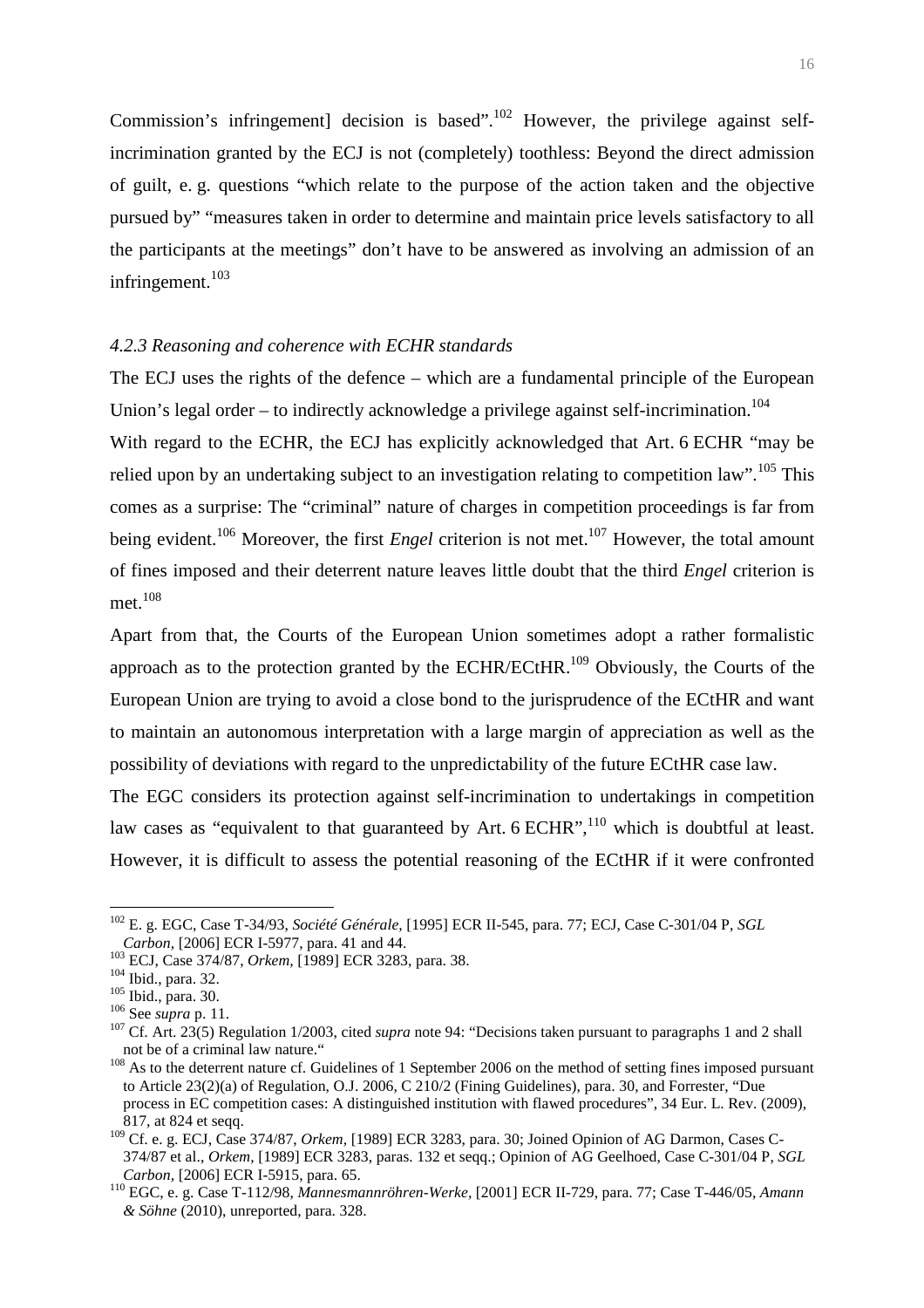with factual backgrounds like those in European Union competition law. Actually, the ECtHR has already restricted the protection under Art. 6 ECHR if this were to "unduly hamper the effective regulation in the public interest of complex financial and commercial activities"<sup>111</sup>. This resembles the EGC's reasoning that an absolute right to silence "would constitute an unjustified hindrance to the Commission's performance of its duty".<sup>112</sup> One may, however, speculate that the ECtHR would grant a wider protection regarding the necessity of answers on "factual information", particularly in cases in which the company shall provide an interpretation.<sup>113</sup>

With regard to the ECHR, the ECJ's judgment in *LVM* (also called *PVC II*)<sup>114</sup> is of particular interest. It explicitly takes the ECtHR's case law into account<sup>115</sup> and tries to reconcile the general restrictive approach as introduced by *Orkem* with criteria related to those used by the ECtHR. It highlights that a privilege against self-incrimination requires the existence of coercion and the "establishment of the existence of an actual interference with the right".<sup>116</sup>

The finding that coercion was used requires "that constraint was actually exercised"; the "existence of a power of constraint" as such is insufficient.<sup>117</sup> With a view to the different types of information requests explained above,  $118$  this implies that a defence based on the privilege against self-incrimination is only available in the context of information requests which are based on a formal decision by the European Commission. This may cause a dilemma for undertakings which refuse to answer simple requests of information as a refusal to cooperate will be considered by the European Commission as an aggravating circumstance when setting a fine. $^{119}$ 

The requirement of an "actual interference" suggests that a defence based on the privilege against self-incrimination is only available where undertakings may demonstrate that their answers "were in fact used to incriminate" them.<sup>120</sup>

<sup>111</sup> ECtHR, Case 17101/90, *Fayed*, para. 62; Case 19187/91, *Saunders*, para. 67.

<sup>112</sup> E. g. EGC, Case T-446/05, *Amann & Söhne* (2010), unreported, para. 326; Case T-112/98, *Mannesmannröhren-Werke,* [2001] ECR II-729, para. 66.

<sup>&</sup>lt;sup>113</sup> Cf. *supra* note 101 for an example of such a case.

<sup>114</sup> ECJ, Joined Cases C-238/99 P et al., *Limburgse Vinyl Maatschappij et al.*, [2002] ECR I-8375, paras. 274 et seqq.

 $^{115}$  Ibid., para. 274.

<sup>116</sup> Ibid., para. 275.

<sup>117</sup> ECJ, Opinion of AG Mischo, Case C-244/99 P, *DSM,* [2002] ECR I-8375, para. 300.

<sup>118</sup> See *supra* p. 14.

<sup>119</sup> Fining Guidelines, cited *supra* note 108, para. 28.

<sup>120</sup> ECJ, Joined Cases C-238/99 P et al., *Limburgse Vinyl Maatschappij et al.*, [2002] ECR I-8375, paras. 275, 282 and in particular 289.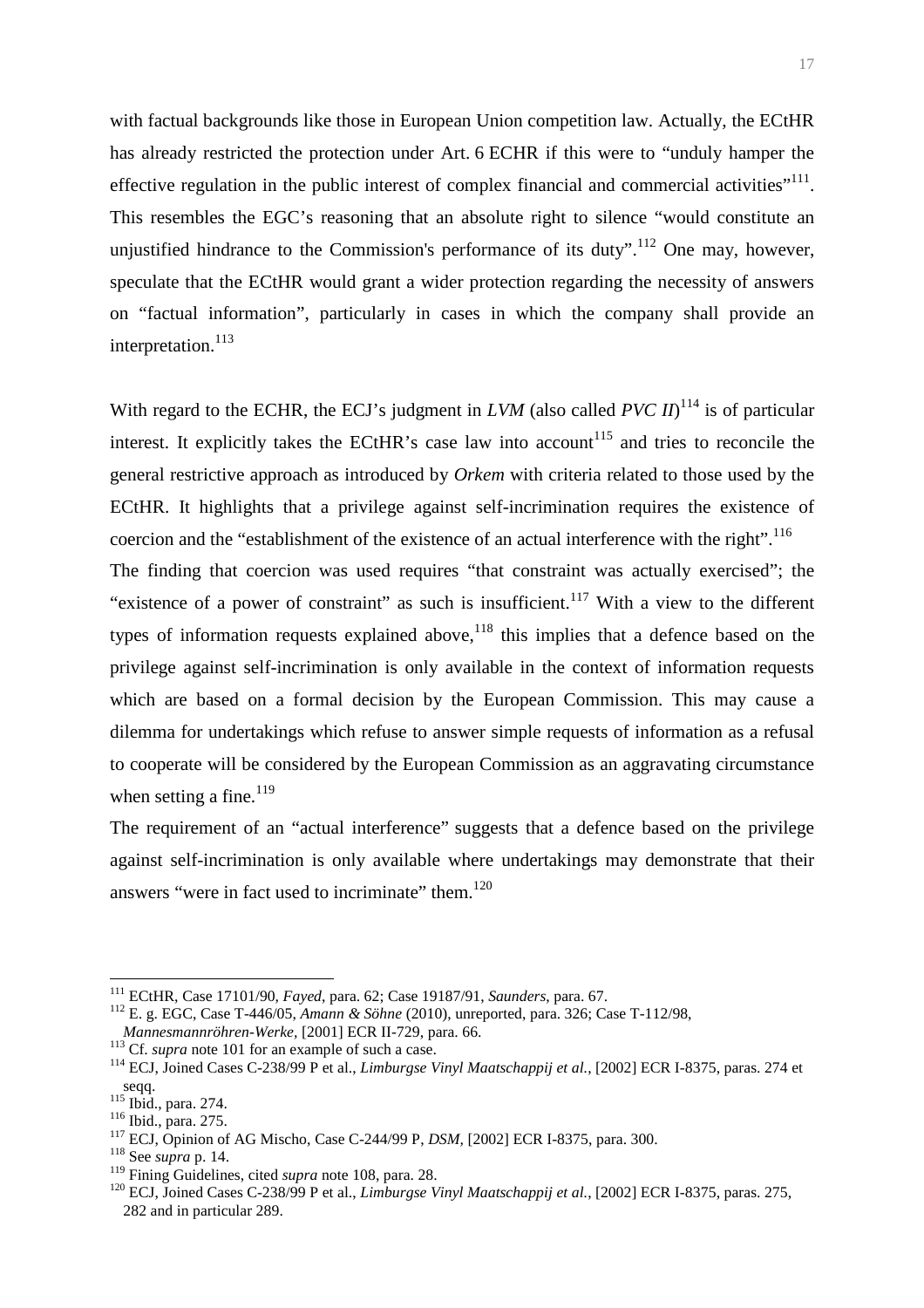The ECJ's approach in *LVM* resembles the ECtHR's jurisprudence only in a superficial way (e. g. with regard to the coercion criterion). It has found only limited reverberation. The latest judgments by the EGC follow the ECJ's *Orkem* line to a great extent and deny a change in the ECJ's jurisprudence in *LVM*. 121

# **5. Conclusions**

 $\overline{a}$ 

The privilege against self-incrimination is firmly rooted within the ECHR. The privilege finds its justification in considerations based on the rule of law and human dignity. Notwithstanding the latter motive, the privilege against self-incrimination may be applied to legal persons. The privilege protects legal persons in a broad range of proceedings including such which are commonly regarded as administrative. However, the privilege's scope is reduced in comparison to that of natural persons. This follows from two main reasons: Firstly, the absence in corporate contexts of a need to protect human autonomy from cruel choices. Secondly, the phenomenology of the proceedings which companies are usually involved in justifies an overall approach which grants a protection that is less absolute, but balanced with the needs of public interest. In this regard, the actual scope of protection against selfincrimination for companies granted by Art. 6 ECHR resembles the protection granted by the Courts of the European Union but has to be considered as more intense in some respects.

From a more general point of view, the situation of companies in relation to the privilege against self-incrimination suggests the adoption of an approach which combines the relative nature of a privilege against self-incrimination with the concept of human dignity. One solution would be to explicitly differentiate between an inner core, an absolute right to silence, and a wider, but relative privilege against self-incrimination. In contrast, the complexity, severeness or relative triviality of a crime may not justify the relativization of the first-mentioned right. While the ECtHR rightly has upheld these principles in terrorism cases such as *Heaney and McGuiness* or *Quinn*, its judgments sometimes lack scrutiny when individuals are confronted with more indirect constraints. This is particularly true for preliminary investigations. An analysis of the applicability of Art. 6 ECHR in such contexts should primarily examine the specificity of investigation measures and only subsidiary if the individual is already "substantially affected" at that time. This approach safeguards general reporting obligations in the public interest, e. g. for taxes, but avoids situations where authorities have already targeted certain individuals and now inquire for information, the

<sup>121</sup> E. g. EGC, Case T-446/05, *Amann & Söhne* (2010), unreported, paras. 325 et seqq.; Joined Cases T-236/01 et al., *Tokai Carbon et al.*, paras. 402 et seqq., in particular para. 405.